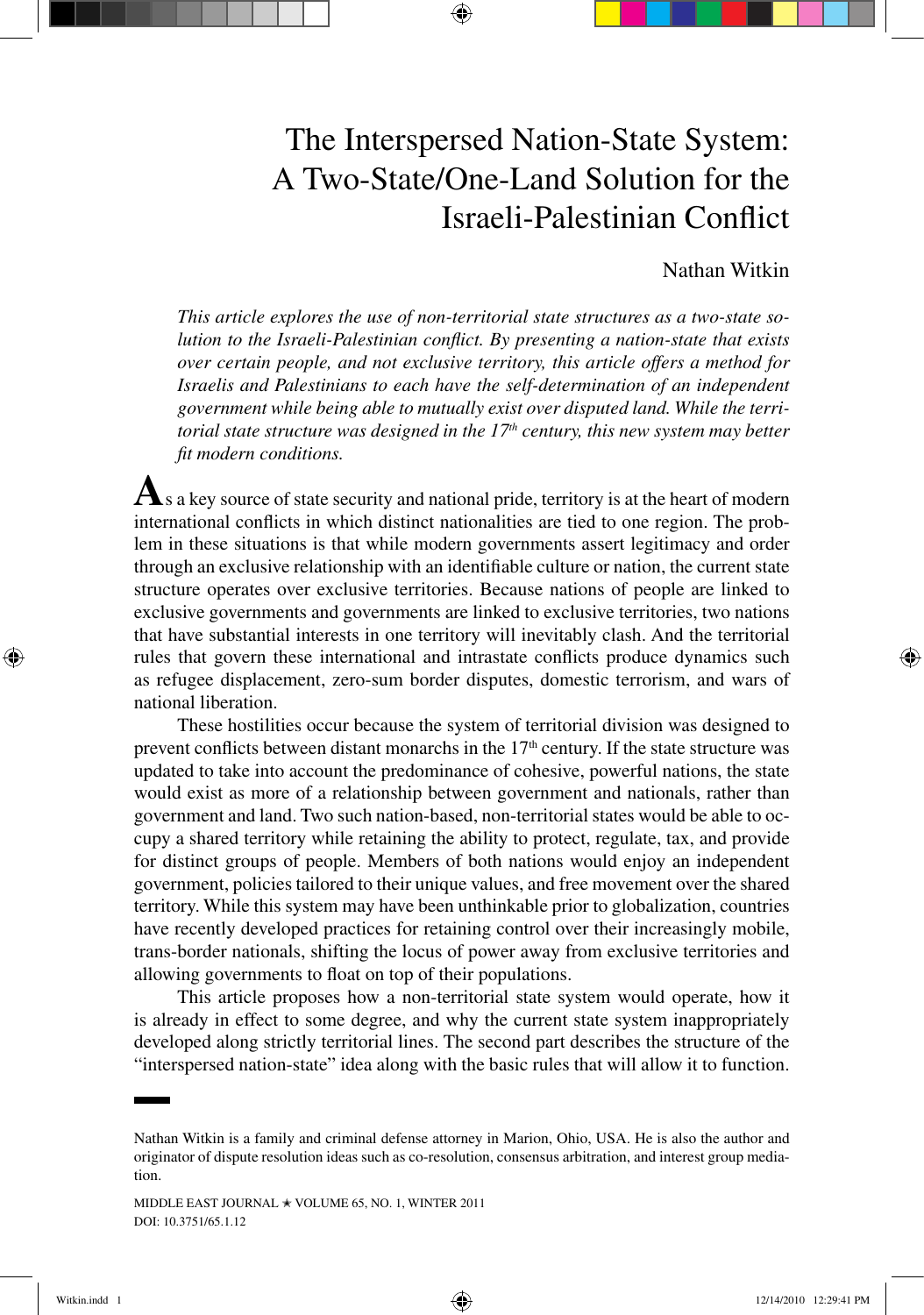#### $2 * MIDDLE EAST JOURNAL$

The third section explains the developing problem of territorial political structures that do not coincide with separate and distinct nations of people, and the fourth part then presents the solution to this problem with recent practices in international relations that bring the state to exist over people more than land. Finally, the fifth section describes the benefits of an interspersed nation-state system and how it would specifically resolve the Israeli-Palestinian conflict, and the concluding section presents recommendations for implementation and the theoretical implications of this structure.

The overall purpose of this proposal is to offer a new tool or perspective in addressing territorial conflict by designing a two-state solution between conflicting nations that would allow each to have an independent state, while providing both with full access to the disputed land. While it would apply to many turbulent regions, this proposal especially aims to address the Israeli-Palestinian conflict and will use this situation to illustrate the contours of the interspersed nation-state system.

# *Outlining the Interspersed Nation-State*

Many modern, large-scale conflicts involve exclusive groups of people ("nations") fighting for territorially-exclusive political structures ("states").<sup>1</sup> These conflicts have grown and intensified with the rise of nationalism, the dominant political movement of the last century, which brings a community of similar people with shared experiences to seek and assert power as a group.<sup>2</sup> As a result, nationalism commonly brings an ethnic or cultural group to demand an independent national government.3

However, because governments exist over exclusive territories, when different nations or cultures are intermixed in one area the two will clash with competing claims of dominance.4 To deal with the mismatch between territorially-exclusive structures and intermixed populations, the available solutions include division, followed by displacement across the new border, and political unification, in which the nations must constantly compromise their separate identities. These solutions often lead to refugee problems, border disputes, and intrastate revolutions.<sup>5</sup>

Territorial division and political compromise are therefore incomplete, outdated

3. John Armstrong, "Nations before Nationalism," in *Nationalism*, ed. John Hutchinson and Anthony D. Smith. (Oxford: Oxford University Press, 1994), pp. 140–141 (stating that nations seek territorial political structures to correspond with their identities).

4. Gellner, *Nations and Nationalism*, pp. 1–2, 4 ("very many of the potential nations of the world live, or until recently have lived, not in compact territorial units but intermixed with each other in complex patterns," and discussing the problem of nationalism).

5. Gidon Gottlieb, *Nation Against State: A New Approach to Ethnic Conflicts and the Decline of Sovereignty* (New York: Council on Foreign Relations Press, 1993), pp. 2, 15, 26, 44–46.

↔

<sup>1.</sup> David Moran, *Wars of National Liberation* (New York: HarperCollins Publishers, 2001), p. 18 (stating that the main melody of post-1945 conflicts are revolution and "[a]lways the dominant aim is the violent pursuit of radical political change; war to create or control a national state grounded in some kind of cultural community"); Ernest Gellner, *Nations and Nationalism* (Ithaca: Cornell University Press, 1983), p. 1.

<sup>2.</sup> John Hutchinson & Anthony D. Smith, "Introduction" in *Nationalism*, ed. John Hutchinson and Anthony D. Smith (Oxford: Oxford University Press, 1994), p. 4 (stating that nationalism was primarily a doctrine that people must be free and sovereign, and must therefore control their government and homeland).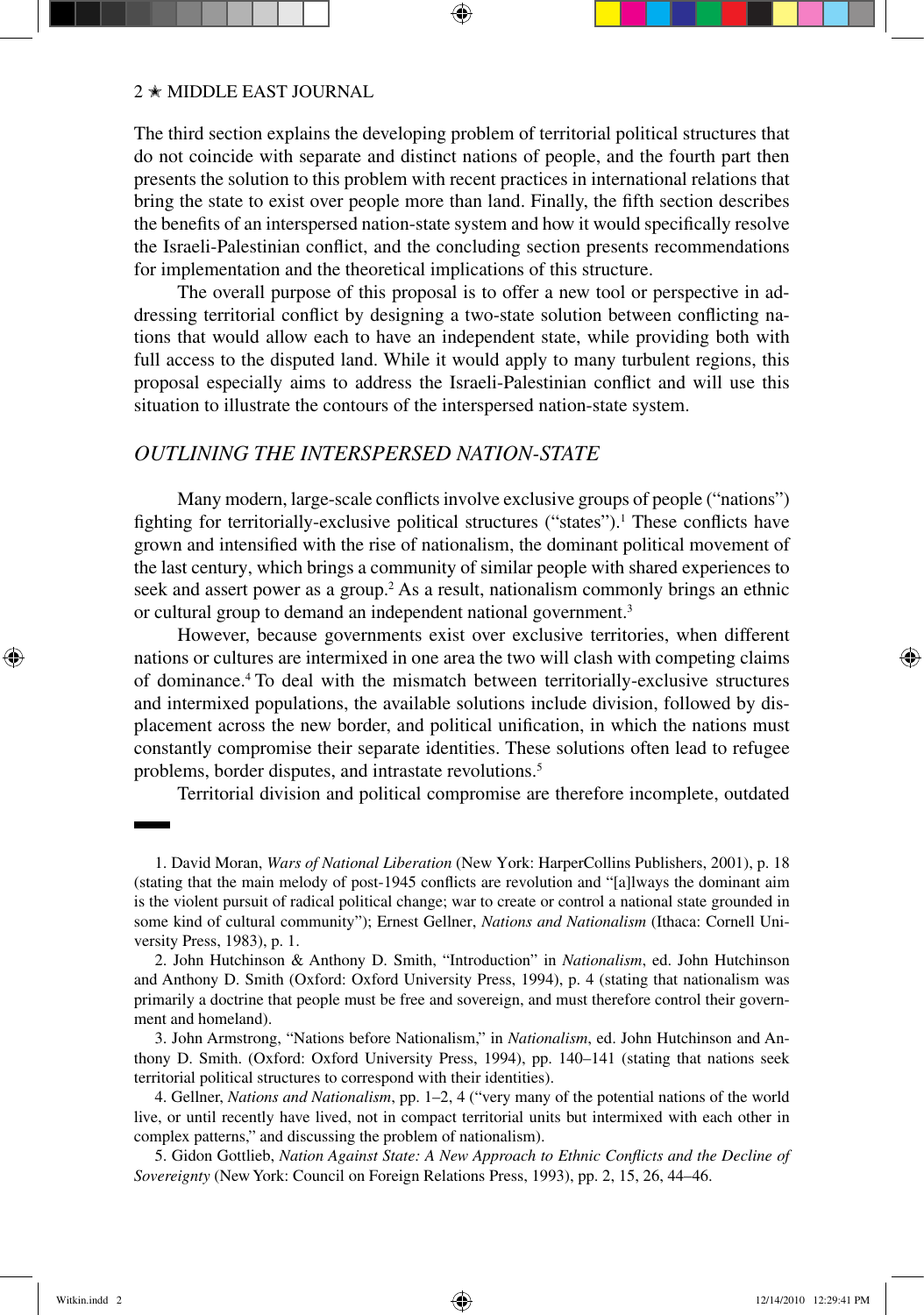approaches that do not fully resolve nationalistic conflicts.6 Creating a stable solution will require institutional arrangements that provide the advantages of separate national governments, while avoiding elements that instigate conflict based on claims of exclusive territorial rights.<sup>7</sup>

To meet these conflicting needs, the nation-state must be unbundled and its necessary parts reconfigured into a new structure.8 This new structure will serve as a twostate solution over conflicting nationalist movements, and will be referred to as the interspersed nation-state system.

# *The Progression from Territorial to Interspersed Nation-State*

The interspersed nation-state offers a very basic shift in how the state delineates its power. To present this shift, consider the most basic organization of government: the territorial state (see Figure 1).<sup>9</sup> Under this system, each government controls the people, objects, and events that exist within set borders, and in return, the people within those boundaries pay taxes and allegiance to the government.





The next step in the progression is the territorial nation-state — a territorial government that draws sovereignty and legitimacy from an exclusive relationship with a self-identified group of people (see Figure 2). This system is the modern norm for all governments and the pinnacle of nationalist movements. <sup>10</sup>

⊕

<sup>6.</sup> Brendan O'Leary, "What States Can Do with Nations: An Iron Law of Nationalism and Federation?," in *The Nation-State in Question*, ed. T. V. Paul, G. John Ikenberry, and John A. Hall (Princeton, NJ: Princeton University Press, 2003), pp. 57, 77.

<sup>7.</sup> Adeno Addis, "The Thin State in Thick Globalism: Sovereignty in the Information Age," *Vanderbilt Journal of Transnational Law*, Vol. 37, No. 1 (2004), p. 13 ("[T]he task becomes one of imagining institutional arrangements that will minimize the sacrifices and violence that are associated with territorial sovereignty without sacrificing the advantages that territorially based communities provide").

<sup>8.</sup> Kal Raustiala, "The Architecture of International Cooperation: Transgovernmental Networks and the Future of International Law," *Virginia Journal of International Law*, Vol. 43, No. 1 (2002), p. 11 ("Unbundling the state — and reconnecting the constituent parts across national borders — creates a conceptual reconfiguration of state power that, while markedly new, retains the state as the pivotal actor of the international system.").

<sup>9.</sup> Chris Brown and Kirsten Ainley, *Understanding International Relations* (New York: Palgrave Macmillan, 2009), p. 70.

<sup>10.</sup> Karl W. Deutsch, "Nationalism and Social Communication," in *Nationalism*, ed. John Hutchinson and Anthony D. Smith (Oxford: Oxford University Press, 1994), pp. 28–29 (the main urge of the nation is to acquire and exert power over its members, eventually taking over the state).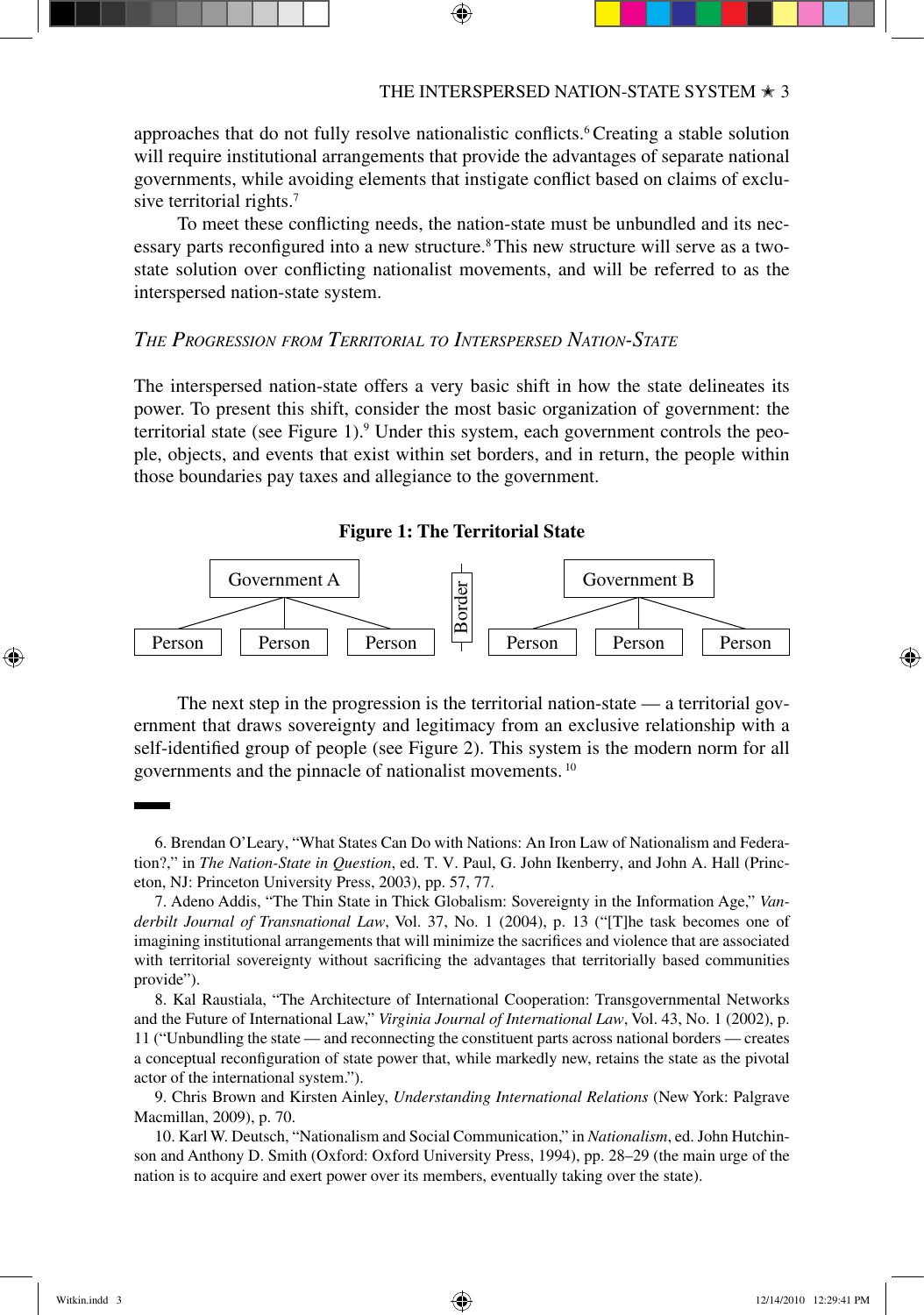

**Figure 2: The Territorial Nation-State**

⊕

Finally, the shift proposed in this article involves bringing the nation-state to exist primarily over people instead of over land (see Figure 3). By making this shift, distinct nations that claim one territory can each have a separate nation-state, but are able to share and remain interspersed in their shared homeland. The basic result is political differentiation between the nations combined with physical integration of their populations.





Under the interspersed nation-state system, each government will serve a distinct nation of people, and each nation will contribute to one government. As a result, each national group will receive the power and permanence of an independent government, policies and services that are designed to fit around their cultural values, and free movement and access over the historic homeland that provides the nation with pride and identity.<sup>11</sup> Because these effects fully accommodate standard nationalist demands, this model will deal with clashing nations better than division/displacement or unification under one shared government.

# *Rules of the Interspersed Nation-State*

The interspersed nation-state model is made possible by three basic rules that define the separate spheres of each state and also define how these states and nations interact with each other. These rules are already in practice in modern nation-states and therefore draw from well-developed ideas in international relations. Though these rules are common and intuitive, they are implemented in a slightly altered manner to accommodate the contours of a non-territorial state.

⊕

↔

<sup>11.</sup> Walker Connor, "A Nation is a Nation, is a State, is an Ethnic Group, is a . . .," in *Nationalism*, ed. John Hutchinson and Anthony D. Smith (Oxford: Oxford University Press, 1994), p. 40 (discussing how territorial governments can use their connection with the land to assert the emotional force of nationalism).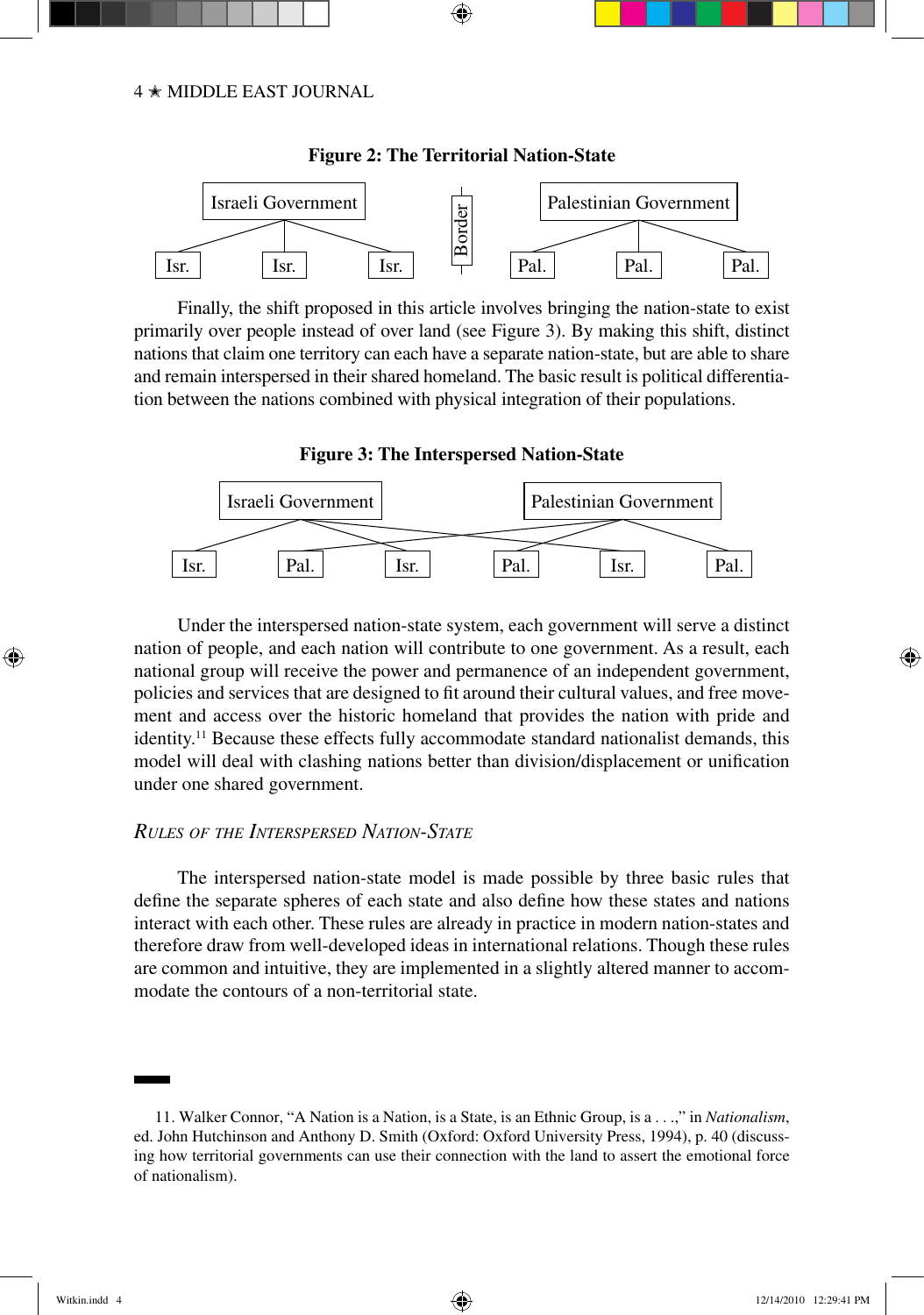## *The Exclusive Relationship between State and Nation*

The first guiding rule for the interspersed nation-state is that each nation of people will pay taxes to and exercise democratic power in one government, and in return, each government will regulate, protect, and serve its nation. This exclusive relationship keeps each state specifically linked to separate people and separate economies, and therefore allows the government to remain the independent and sovereign protector of the nation. This exchange constitutes the apex of the nation-state and is the reason that this form of government is powerful and stable.<sup>12</sup> However, while the territorial nationstate aims to exist over one nation in a delineated region, the non-territorial nation-state aims to exist over one nation that is interspersed with citizens of another state.

This dynamic creates two separate legal regimes in the same territory, allowing one region to house two sets of laws and allowing each nation to control the direction of its own government. Despite being intermixed to the point of having different nationals living on the same street, both states are able to provide the separate services and other benefits of independent statehood. Each state will provide public school systems to educate their youth under their national language and narrative, $13$  with citizens of each state attending separate facilities. The states will also provide separate police and judicial systems to enforce their individual laws on their own citizens (extradition will be discussed later). Furthermore, these states will be able to hold themselves out as fully-legitimate members of the international community, raise and deploy separate militaries, and set up social services for their own nationals. The two states will therefore exist within one region, but will set up different schools, judicial systems, and other government services that cater exclusively to separate nationals.

Furthermore, in an interspersed nation-state system, each state will be able to manage a separate economy. Along with taxing separate citizens, each state will be able to print unique currency and regulate the business activities of its nationals. The citizens of each state will interact economically with currency exchanges and work visas. And just as the home state of incorporation provides the regulatory structure and levies taxes on businesses in the territorial system, the state of the citizen that incorporates provides similar control. This means that businesses in the shared region will have a national designation and compete under trade agreements negotiated by the two governments. As a result, citizens of either state can do business with each other and set up businesses in the shared region, while each state can regulate its own economy.

In terms of the distribution of property, members of either group will be able to travel and purchase land anywhere in the shared region. As a model for imagining this dynamic, consider the movement and interaction of distinct racial/social groups in developed countries. People with similar cultures and backgrounds will tend to group together, and economic disparities may prevent the groups from becoming fully integrated across the map. There may still be injustices in the overall relationship between the two nations, but poorer nationals will be free to climb the ladder into wealthier areas, and racial/ethnic tensions are far preferable to violent conflict.

↔

<sup>12.</sup> O'Leary, "What States Can Do with Nations," pp. 57, 77; Gellner, *Nations and Nationalism*, p. 6 ("Nationalism holds that [the nation and the state] were destined for each other.").

<sup>13.</sup> Gellner, *Nations and Nationalism*, p. 34 (discussing the importance of the "monopoly of legitimate education" to the power of the state).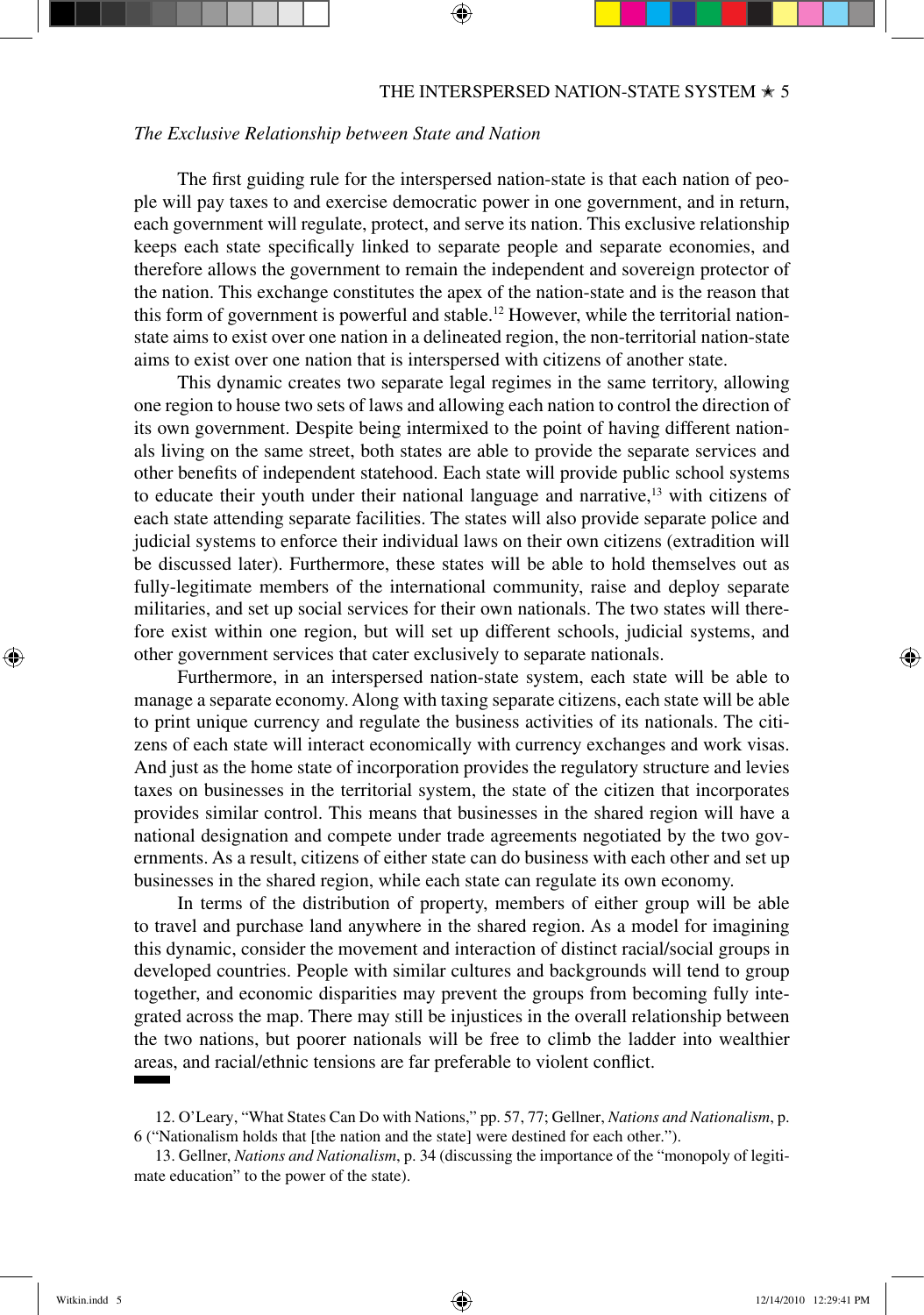The general rule of thumb in dividing up spheres of power in this system is this: the state that a person pays taxes to is the state that regulates them. Thus, even though it shares a region with a separate state, the interspersed nation-state is able to run on the financial support of its citizens and follow the will of its people. The overriding goal of this structure is to allow each group to have a separate national government while the two groups fully intermix within one region.

## *The Consensual Relationship between States*

The second guiding rule for the interspersed nation-state is that the two states will organize how they treat each other's nationals through bilateral treaties. This interaction allows each to remain independent while exerting control over situations where their interests overlap. Once again, this dynamic is the same method by which standard territorial states structure their interactions — governments already use treaties to agree to procedures governing situations in which their nationals cross into the other's territory or sphere of influence.<sup>14</sup>

Each state is fully sovereign in its own sphere of influence; however, the two governments would have to agree on common procedures and forums to regulate the treatment of each other's nationals. These treaties will cover allowable discrimination (civil rights), which judicial system tries a criminal (extradition), how private sectors will interact (economic cooperation), immigration quotas, property acquisition/eminent domain, and any other issue that affects both groups and their interaction.

This web of agreements will be complicated, but as a result of increased transnational mobility, such a system is already in place between nearly any two territorial states that share a border. In the same way that a person who crosses a border and kills a citizen of a separate nation can be extradited for trial in that foreign system, the citizen of one non-territorial state that kills a member of the other interspersed nation can be tried by that other judicial system (per the agreement between the states). The interspersed nation-state system will therefore be able to draw from well-developed practices in international relations.

Critics may argue that nations that have been engaged in long-term territorial conflict are incapable of agreeing on anything, let alone extradition. Palestine presents a valid illustration — any compromise or agreement with Israel acknowledges Israel's exclusive claim to land and thereby surrenders a portion of historic Palestine.15 By ending the zero-sum fight for land, the interspersed nation-state system should allow both sides to approach the negotiation table without inherently losing anything, allowing them to address their ongoing interactions with bilateral treaties.

This rule would allow both governments to remain separate while their citizens interact within a shared region. Neither state loses any sovereignty by organizing their relationship in this way — they only agree to common procedures for dealing with each

↔

<sup>14.</sup> Barry E. Carter and Phillip R. Trimble, *International Law* (New York: Aspen, 1999), p. 112 (describing the general law of treaties).

<sup>15.</sup> Alan Dershowitz, *The Case for Peace* (Hoboken, NJ: John Wiley & Sons, 2005), p. 16 (describing how Palestine rejected a two-state division of land that placed 99.5% of Palestinian nationals in the new Palestinian state. Obviously, if such a compromise is unacceptable, so will be any division of land).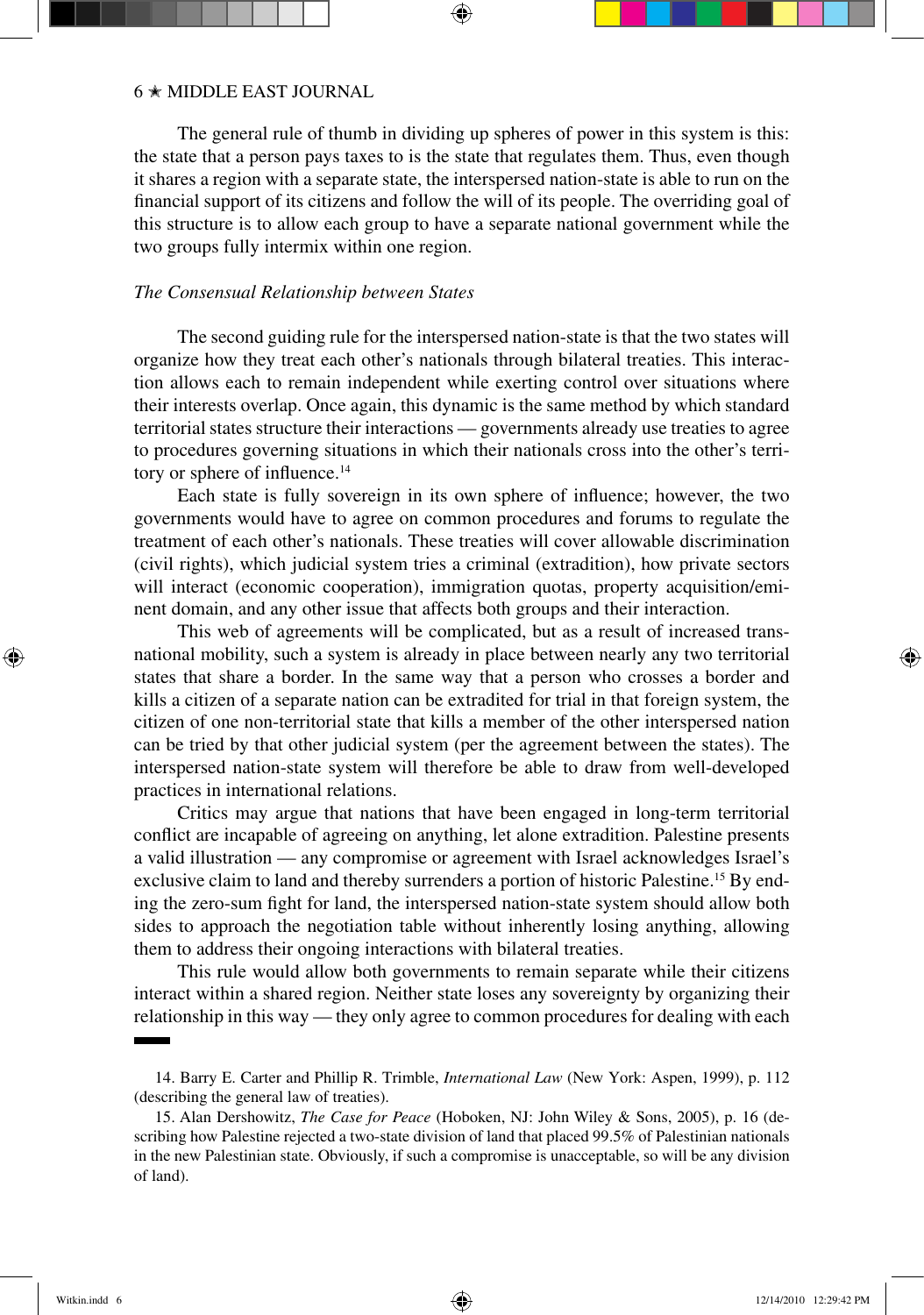other. The combination of the exclusive nation-state relationship and the consensual state-state relationship thereby allow two federal governments to exist distinctly within one shared region. This leaves the question of common infrastructure such as roads, sewers, and power lines.

# *The Territorial Basis of Local Government*

While the federal governments for each state remain separate and based on nationals, the local governments are territorial. Infrastructure will therefore be controlled by locally-elected members of both nations. This territorial component does not disturb the separate nature of each nation-state, however, because infrastructure is shared and politically-neutral.16 Each state, therefore, independently controls its own laws, education, naturalization, defense, and socioeconomic health, yet cooperation occurs at the local level.

Citizens of both national governments within a locality will pay local property taxes, run for local offices, and vote in local elections. Using this funding and democratic input, the local government will then provide for and regulate shared, local interests such as roads, utilities, and other infrastructure. These local councils will then interact with national governments through project-specific funding and with private corporations through regulated cooperation and competition. And while the two federal governments may differentiate treatment between nationals, local governments must treat all inhabitants within their jurisdiction equally.

There is a resulting disconnect between the overarching, nation-based federal governments and the territorial-based local governments. However, disconnect is common to the layering of government levels in federal systems. From a system perspective, it should be clear enough that national governments control political aspects of society, such as schools, police, and public services, while local governments control non-political aspects such as utilities and infrastructure.

Thus, the interspersed nation-state model reconfigures existing structures in international relations in order to create a system in which two nation-states can exist independently in one region. The obvious benefits of this system are that it meets nationalist demands for self-rule by two intermixed nations, allows for free movement by each group over the common region, and prevents displacement and refugee problems.

However, before the benefits of this system are fully discussed, the following sections will offer the historical development of the problem being addressed and the emerging solution that identifies the interspersed nation-state as the natural response to modern territorial conflict.

↔

<sup>16.</sup> While infrastructure can be "politicized" when one state cuts off another with an exclusively national road, in the interspersed nation-state infrastructure is not exclusive to either separate state government. Subject to agreed-upon restrictions, citizens of either state can freely move across every inch of the shared space. To allow for this and prevent the separate states from fighting over which state funded what, a sharp distinction is made between separate, national governments and bi-national, local governments. Infrastructure tends to be used and maintained at the local level and should be the responsibility of the members of both states that use it. If one state wanted a national rail system, for example, that state would consult with and seek contribution from the other state, because members of both nations would be using it.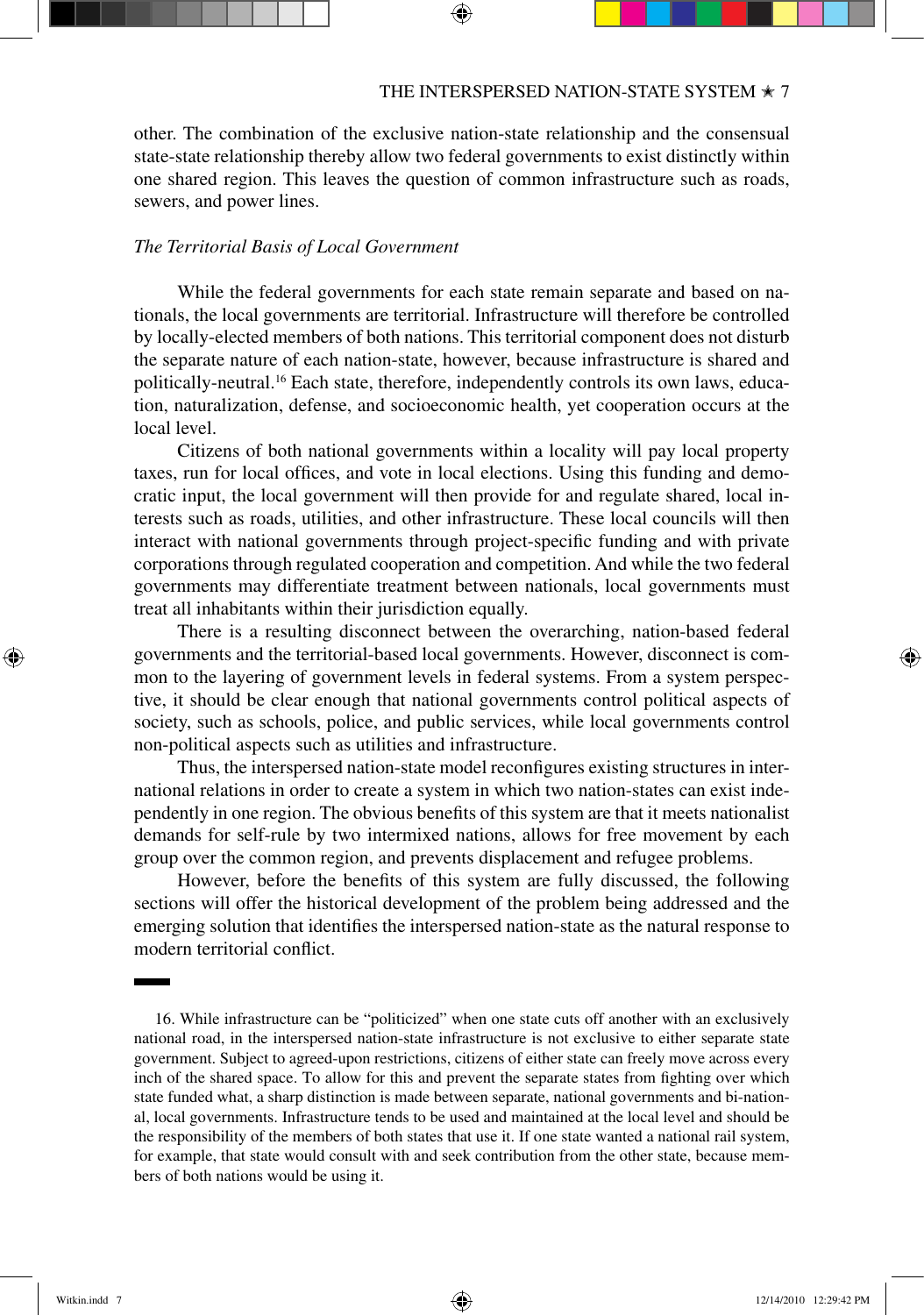### $8 *$  MIDDLE EAST JOURNAL

# *The Problem: The Disconnect between the Nation and the State*

The sovereign power of states consists of power over people and power over territory.17 Because states function best when these powers are aligned, the current territorial model encounters problems in situations in which two distinct groups of people occupy the same territory. A history of the territorial state structure reveals that it was not designed for this situation. While the proposed interspersed nation-state system aligns power concerning land with power concerning people, the current model of the state does not accommodate clashing nations of people within a bound territory.

Rather, the state developed as a territorially-exclusive structure that later bent around the concept of a ruling public. Though this system functions well when the ruling nation physically coincides with the demarcated territory of the state, occasionally nations and state boundaries do not perfectly overlap. In these situations a new definition of the state may be necessary. This section will discuss the history, rationale, and problems of the current nation-state model.

## *The Creation of the Territorial State*

Current systems of government primarily reign over a contiguous body of land, demarcated by invisible borders. While it was not the norm for early civilizations and is not clearly necessary today, $18$  the origins of this territorial structure can be pinpointed and explained. The historical development of the current system will explain the disputes it was designed to prevent and will provide the basis for arguments supporting a non-territorial state structure.

The model of the state as it exists today was created in Europe nearly 500 years ago and therefore is not tailored to resolve international disputes that are unique to the modern era. Before the creation of the territorial state, medieval Europe was organized into multi-ethnic empires<sup>19</sup> ruled by all-powerful monarchs.<sup>20</sup> These rulers operated under the principle of universal sovereignty — the idea that a leader could potentially rule the entire world. 21 Under this guiding principle, countries were territorially defined by the area that the ruler could control, though they potentially stretched indefinitely.<sup>22</sup>

17. Eric Allen Engle, "The Transformation of the International Legal System: The Post-Westphalian Legal Order," *Quinnipiac Law Review*, Vol. 23, No. 1 (2004), p. 24, Note 5 ("Sovereignty consists of two principle elements: territorial sovereignty [dominium] and personal sovereignty [imperium]. Territorial sovereignty is final authority over all persons objects and acts within the territory of the state. Personal sovereignty is final authority over the state's citizens").

18. Brown and Ainley, *Understanding International Relations*, p. 70.

19. Cornelia Navari, "The Origins of the Nation-State," in *The Nation-State: The Formation of Modern Politics*, ed. Leonard Tivey (Oxford: St. Martin's Press, 1981), p. 14.

20. Navari, "The Origins of the Nation-State," pp. 14–15; Benedict Anderson, *Imagined Communities: Reflections on the Origin and Spread of Nationalism* (New York: Verso, 1991), p. 19; Elie Kedourie, *Nationalism* (Oxford: Wiley-Blackwell, 1993), p. 8.

21. Ali Khan, "The Extinction of Nation-States," *American University Journal of International Law and Policy*, Vol. 7, No. 2 (1992), pp. 204–205.

22. Andrew George, "We had to Destroy the Country to Save it: On the Use of Partition to Restore Public Order During Occupation," *Virginia Journal of International Law*, Vol. 48, No. 1 (2007), p. *[Continued on next page]*

↔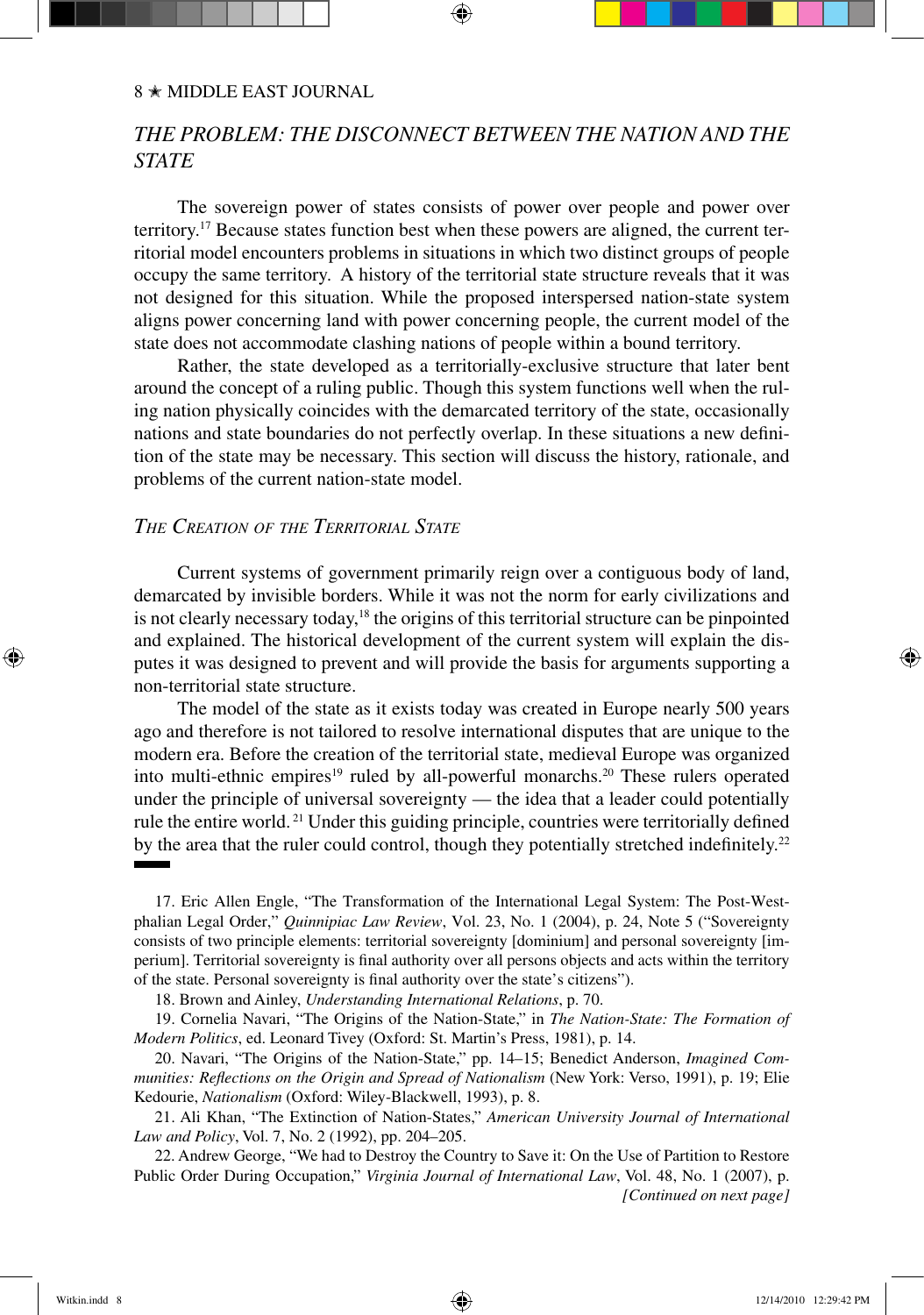These governing systems therefore overlapped, shifted, and faded into one another<sup>23</sup> as their monarchs wrestled over land and formed intricate royal alliances.<sup>24</sup> Motivated by the violence and instability created under this anarchic system,<sup>25</sup> in 1648 the kingdoms came together to establish stability under the Treaty of Westphalia.26

This negotiation formed the structure that continues to organize international relations and therefore reveals the conditions around which it was shaped. Creating more than just a peace treaty, these leaders set out to develop a uniform system of internal governance for all countries.<sup>27</sup> Because the turbulence of the prior scheme was the result of undefined, overlapping spheres of influence, the architects of the new system sought organizing principles that would partition these countries into distinct and separate entities. Under this system, a ruler would exercise full sovereignty within his distinct sphere and had no power beyond it.<sup>28</sup> The question that was crucial to the shape of the Westphalian system (and to the proposed interspersed system) was on what basis to define the state. As a replacement for universal sovereignty, the choice was between defining countries by their geographical borders and defining countries by their people.<sup>29</sup> While these medieval, centralized powers could be distinguished geographically, their populations were too tribal and nomadic to be stable indicators of distinct countries.30

#### [*Continued from previous page*]

194 ("Most importantly, territory attached to the sovereigns *contingently* upon their control over it. ... There was no practice of sovereignty permanently attaching to *specific* land. Land was simply acquired for as long as a ruler could shield it from other rulers") [emphasis in original].

23. George, "We had to Destroy the Country to Save it," p. 194 ("In the medieval era, international boundaries often overlapped, were ill-defined, and frequently shifted"); Anderson, *Imagined Communities*, p. 19; Franklin G. Snyder, "Sharing Sovereignty: Non-State Associations and the Limits of State Power," *American University Law Review*, Vol. 54, No. 2 (2004) (stating that "The medieval world was not a world of States and Individuals but a web of overlapping sovereignties, each strictly circumscribed, with no one association capable of controlling the others").

24. George, "We had to Destroy the Country to Save it," p. 195 ("This method of controlling territory greatly assisted subjugation on the part of rulers and was therefore of great importance to them"); Kedourie, *Nationalism*, p. 8.

25. Daniel Philpott, "Religious Freedom and the Undoing of the Westphalian State," *Michigan Journal of International Law*, Vol. 25, No. 4 (2004), p. 981 ("[E]rupting finally into the holy cataclysm of the Thirty Years War, a war that took life on a scale unrepeated in Europe until the Twentieth century").

26. David Kennedy, "International Law and the Nineteenth Century: History of an Illusion," *Quinnipiac Law Review*, Vol. 17, No. 1 (1997), p. 112 ("The year 1648 is thought significant because the Treaty of Westphalia, which ended the religious wars in Europe by settling a system of territorial authority over religious questions"); Khan, "The Extinction of Nation-States," p. 205.

27. Richard L. O'Meara, "Applying the Critical Jurisprudence of International Law to the Case Concerning Military and Paramilitary Activities in and against Nicaragua," *Virginia Law Review*, Vol. 71, No. 7 (1985), p. 1185, Note 15 *("*The Peace of Westphalia brought an end to the religious wars of the seventeenth century and created an international 'society of equal, sovereign, mutually-tolerating secular states'").

28. Engle, "The Transformation of the International Legal System," p. 24 ("Each land would determine its own system of governance but would refrain from interfering in its neighbors' internal affairs." "By linking state and religion and separating states from other states it was hoped that the divisive transnational religious and civil wars that tortured Europe would be ended. Peace would be preserved through the mutual independence of sovereign states essentially isolated from each other.").

29. Khan, "The Extinction of Nation-States," pp. 202–204.

30. Khan, "The Extinction of Nation-States," p. 203 ("Grotius repudiated the nomadic implications of popular sovereignty."); Navari, "The Origins of the Nation-State," pp. 16–17.

↔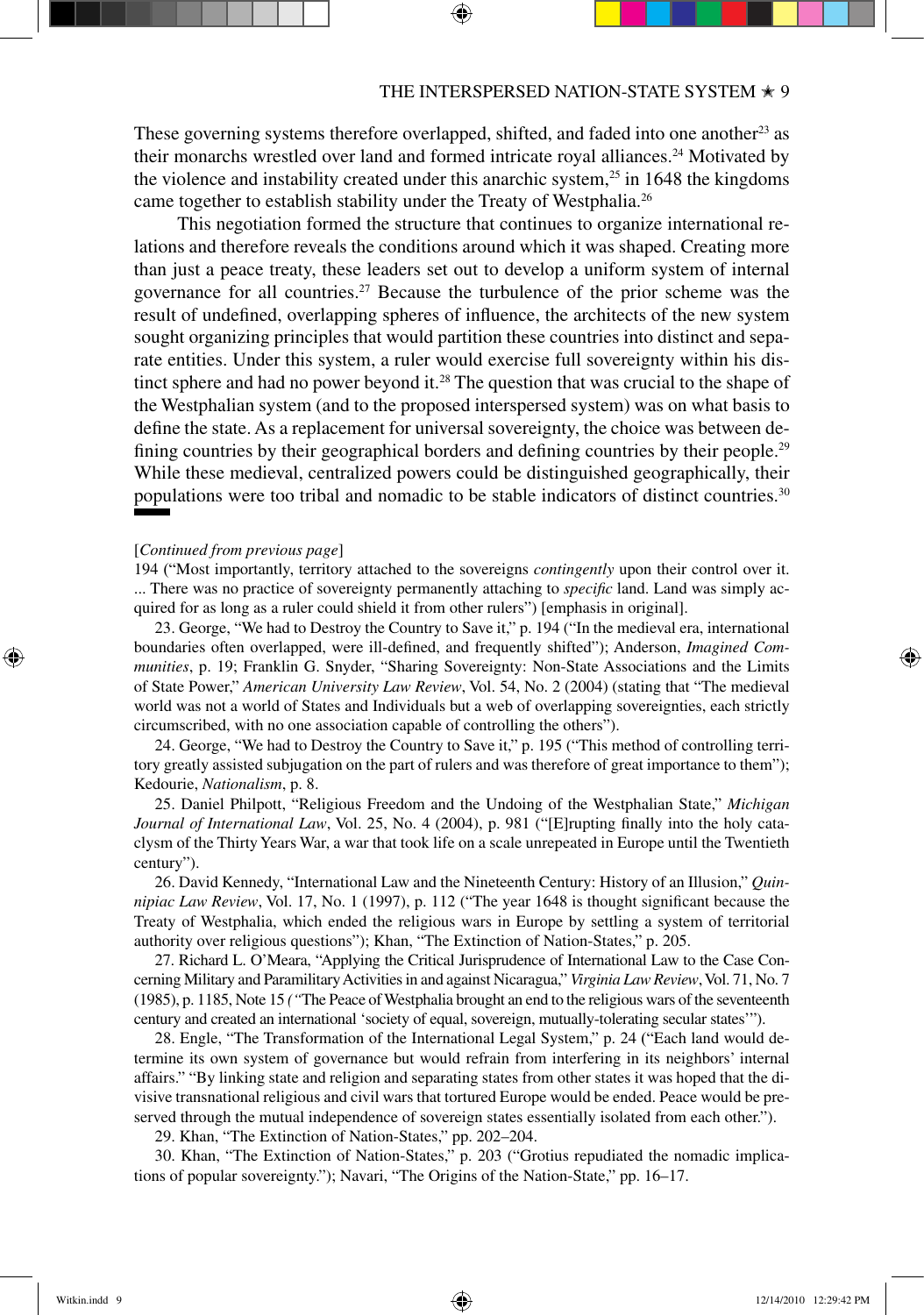Therefore, to create a definition of the state that would fully circumscribe the existing characteristics of these countries<sup>31</sup> these leaders defined the state in terms of exclusive territories separated by sharply defined boundaries.<sup>32</sup>

Under this system, each state is tied to an explicitly partitioned area and exercises full power over the entire area within those borders. This conception of state sovereignty as "fully, flatly, and evenly operative over each square centimetre of a legally demarcated territory"33 brought governments to define their jurisdiction in terms of the events that occur on their territory rather than events that involve their subjects.<sup>34</sup> Still in effect today, this arrangement governs international relations and is the reason that governments exclusively control plots of land up to and not beyond their invisible borders.<sup>35</sup> Thus, the basic organization of the modern state was a reaction to anarchy among territorially divisible kingdoms.36

# *The Rise of the Nation-State*

While the above territorial model continues to govern disputes within and between states, further developments in the contours of countries have complicated the situation. The current system was designed for a time when subjects of each state had little political significance. Since that time, however, people have formed cohesive identities that operate at the apex of the modern state.

When the territorial state came into being, people were largely geographically isolated from each other, leading to extreme diversity in language and customs even

32. Engle, "The Transformation of the International Legal System," p. 23–24 ("The treaty of Westphalia promised to end the religious wars of the iron century [1600s]. Ultimately it led to the idea of sovereignty, the unity of territory (eventually nation) and religion."); Khan, "The Extinction of Nation-States," p. 205.

33. Anderson, *Imagined Communities*, p. 19.

34. Jan Arno Hessbruegge, "The Historical Development of the Doctrines of Attribution and Due Diligence in International Law," *N.Y.U. Journal of International Law and Politics*, Vol. 36, No. 2 (2004), p. 287 ("[T]he king was responsible for controlling the actions of his subjects and not the actions occurring within his lands. This differs from the current position, which requires a state to control actions in its territory.").

35. Christopher J. Borgen, "Triptych: Sectarian Disputes, International Law, and Transnational Tribunals in Drinan's *Can God and Caesar Coexist?*," *Journal of Catholic Legal Studies*, Vol. 45, No. 1 (2006), p. 13 ("The Treaty of Westphalia, the seed from which grew today's systems of international law and international relations, attempted to set out rules to end decades of religious strife and war across the European continent. The treaty replaced empires and feudal holdings with a system of sovereign states").

36. Antonio F. Perez, "Who Killed Sovereignty? Or: Changing Norms Concerning Sovereignty in International Law," *Wisconsin International Law Journal*, Vol. 14, No. 2 (1996), pp. 471–472 (the "original rationale in the anarchic pre-Westphalian system that ravaged Europe in civil and international wars during the 16th and 17th centuries. That is, state sovereignty assures order in a world where 'terrorists, narcotics traffickers, and insurgents,' among others, will be the chief sources of 'international turmoil.'").

↔

<sup>31.</sup> Khan, "The Extinction of Nation-States," pp. 206–207 ("Grotius pragmatically aspired to build an international legal system … [w]ithout requiring revolutionary changes in the prevailing legal environment.").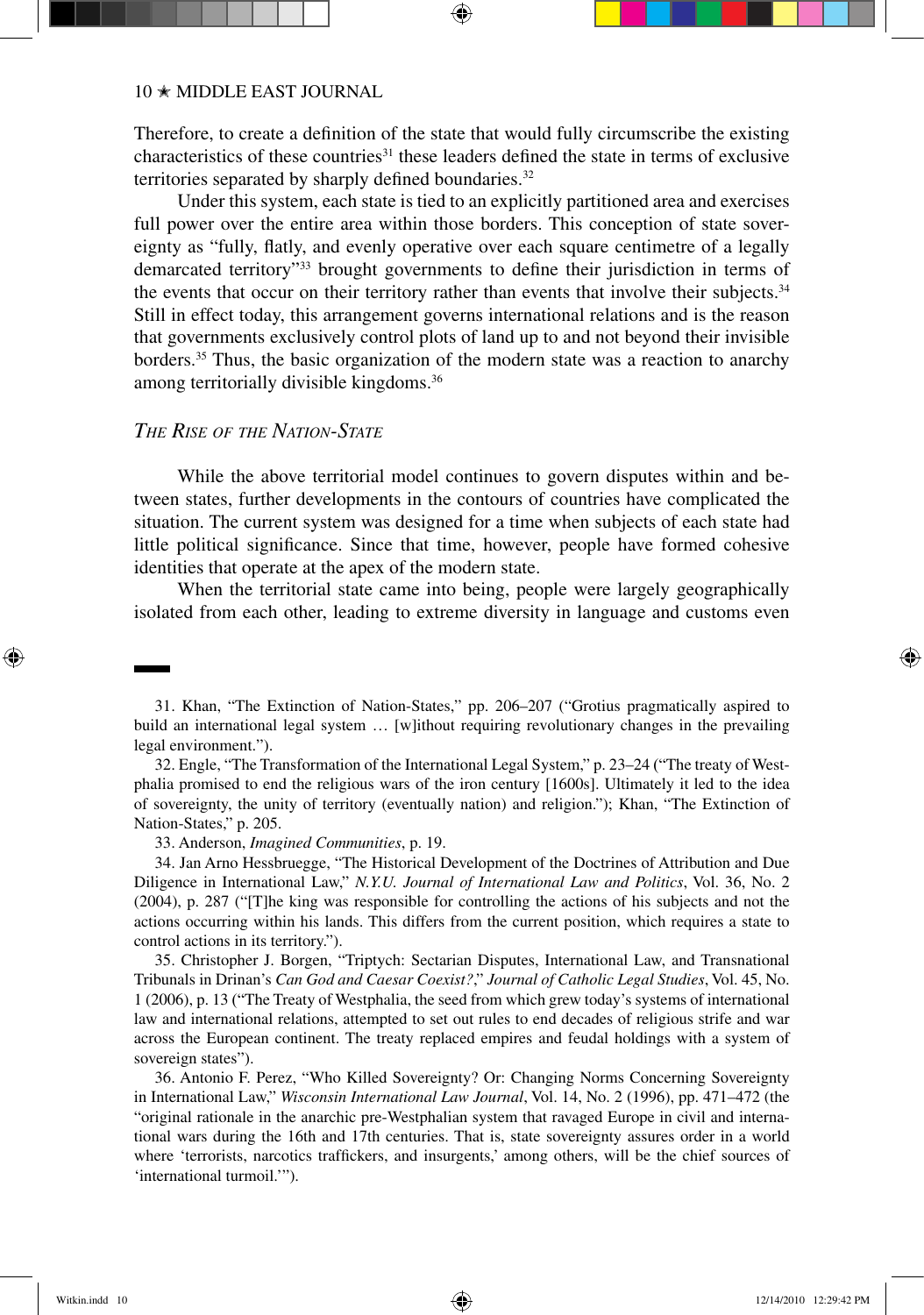within each state.<sup>37</sup> It was not until the printing press opened up far-reaching communication that people were able to write and relate to large groups.38 Mass communication allowed subjects to overcome the geographic disconnect from the vast numbers of fellow countrymen<sup>39</sup> by responding to common concerns, abandoning regional vernaculars, and eventually developing a national self-consciousness.<sup>40</sup> This cultural and political bonding created nations of people, able to think, feel, and react as a cohesive unit.

As large groups became capable of cohesion and mobilization, the state strove to influence the nation and the nation strove to influence the state. These trends led the state to operate under a common language and brought the people to struggle for control of the government.41 After the fusion of the nation and state proved to be a reliable, powerful form of government, this idea became modular and spread to other parts of the world.42 Then, when the instability of colonialism and aspiring empires led to world wars, the nation-state became the declared international norm.43 Currently, governments must serve a distinct nation of people in to order to claim legitimacy and maintain stability.44 Thus, when the nation and the state develop around each other, they form a compatible, symbiotic relationship. However, the perfect overlap of the state over the nation is not always the case.<sup>45</sup>

# *Structural Flaws in the Nation-State*

The territorial nation-state developed to bring self-determination to unified nations of people that exist in exclusive regions. But the idea that a distinct culture should control the government that creates its policies is a relatively recent invention.46 Though

39. Anderson, *Imagined Communities*, p. 6.

40. Mark Cammack, "Islam, Nationalism, and the State in Suharto's Indonesia," *Wisconsin International Law Journal*, Vol. 17, No. 1 (1999), p. 36 ("One's national identification is experienced more as an ascribed identity than an assumed ideology. Similar to the 'primordial sentiments' engendered by kinship, religion, linguistic or ethnic identity, national identity carries an *ipso facto* coerciveness").

41. Leonard Tivey, "Introduction," in *The Nation-State: The Formation of Modern Politics*, ed. Leonard Tivey (Oxford: St. Martin's Press, 1981), p. 4.

42. Anderson, *Imagined Communities*, p. 4.

43. George, "We had to Destroy the Country to Save it," p. 195 ("The end of World War I was a major turning point. An idea took hold, promulgated in large part by President Woodrow Wilson, that it was the duty of nations to protect the territorial integrity of other nations. Specifically, Wilson's 'Fourteenth Point' prescribed 'specific covenants for the purpose of affording mutual guarantees of political independence and territorial integrity to great and small states alike.'"); Navari, "The Origins of the Nation-State," p. 14; Tivey, "Introduction," p. 4.

44. O'Leary, "What States Can Do with Nations," pp. 57, 77.

45. Gellner, *Nations and Nationalism*, pp. 1–2.

46. Anderson, *Imagined Communities*, p. 5 (describing the "objective modernity of nations to the historian's eye"); Gellner, *Nations and Nationalism*, pp. 55–58, 34 ("Contrary to popular and even scholarly belief, nationalism does not have any very deep roots in the human psyche.").

↔

<sup>37.</sup> Navari, "The Origins of the Nation-State," pp. 16–17.

<sup>38.</sup> Anderson, *Imagined Communities*, p. 36 (stating that the greatest unifying force was "print capitalism, which made it possible for rapidly growing numbers of people to think about themselves, and relate themselves to others, in profoundly new ways.").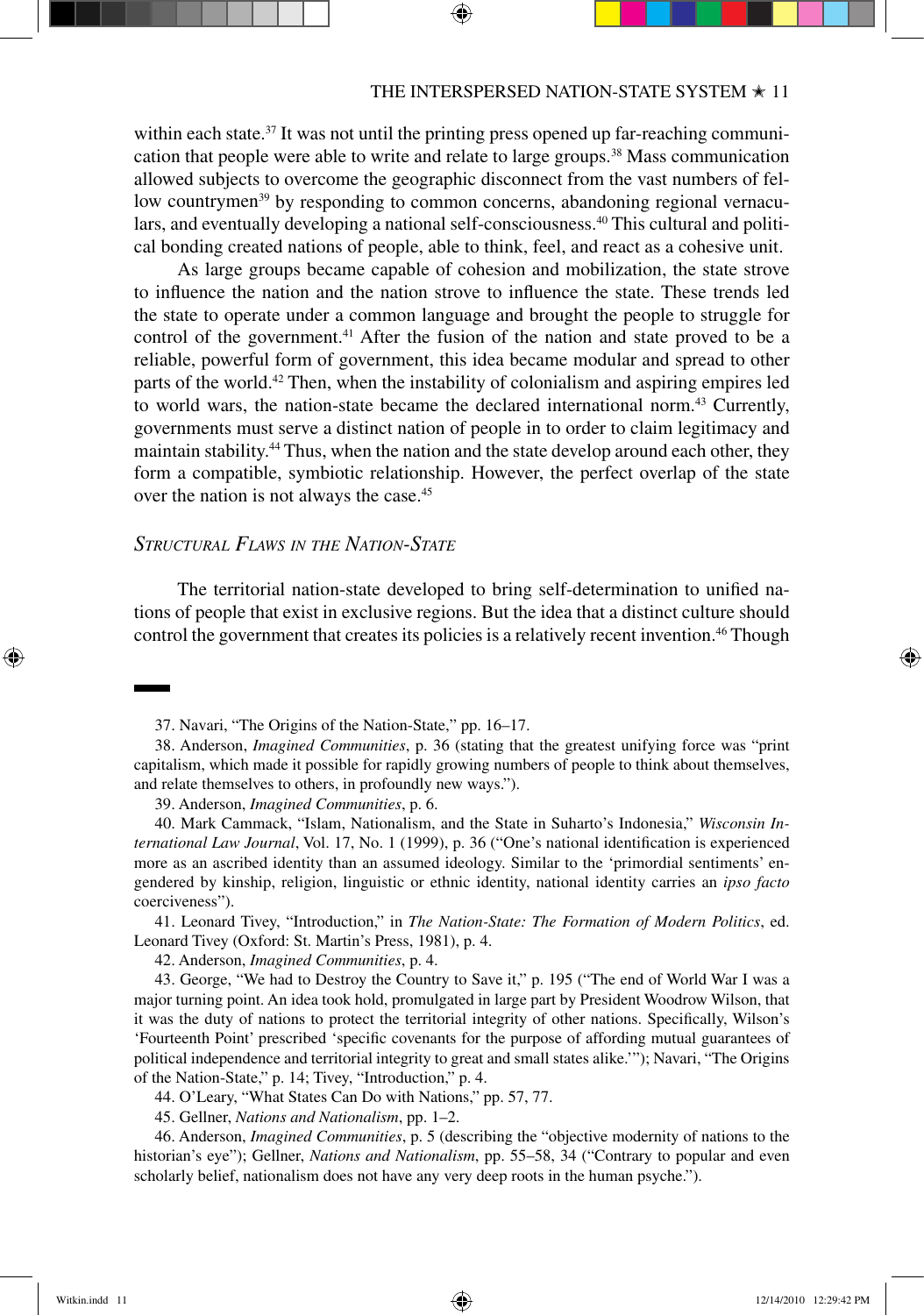nationalistic groups claim to have deep historic roots, $47$  the marriage of nation and government did not occur until the 19<sup>th</sup> century.<sup>48</sup> Therefore, areas that housed distinct cultures and peoples at the rise of nationalism have been the site of clashing efforts to establish a state by intermixed nations.49

In this situation, the territorial organization of states can cause instability.<sup>50</sup> Both nations wish to be governed by their own people, but both groups occupy the same territory. Rather than be subjected to the control of the other nation, both groups will seek self-determination through independent statehood.<sup>51</sup> Under a system of distinct territorial states, this need creates a zero-sum conflict that must be solved through partition and separation over areas where the two groups are interspersed.52 Cutting shared land and forcibly separating people does not please either side and leads to latent, ongoing conflict.53 Thus, territorial states are ill-equipped to deal with issues that place borders between collaborating people and place conflicting people within set borders. The flaws of separation and partition are demonstrated in the conflicts between Hindus and Muslims in India-Pakistan, between ethnic Greeks and Turks in Cyprus-Turkish Republic of Northern Cyprus, and between Protestants and Catholics in Ireland-Northern Ireland.54 However, a prime example of the dysfunction in this dynamic is the situation in Israel-Palestine.

The Israeli-Palestinian conflict is a struggle between two nations that centers on territory.55 A deep historical analysis reveals that both Jewish and Arab peoples have oc-

48. Kedourie, *Nationalism*, p. 1; Tivey, "Introduction," p. 4.

49. Gidon Gottlieb, *Nation Against State: A New Approach to Ethnic Conflicts and the Decline of Sovereignty* (New York: Council on Foreign Relations Press, 1993), pp. 49–50; Gellner, *Nations and Nationalism*, p. 2.

50. O'Leary, "What States Can Do with Nations," p. 77.

51. Gottlieb, *Nation Against State*, p. 32; Gellner, *Nations and Nationalism*, pp. 6, 43 ("Nationalism has been defined, in effect, as the striving to make culture and polity congruent, to endow a culture with its own political roof, and not more than one roof at that.").

52. Gottlieb, *Nation Against State*, pp. 29, 44.

53. Davinia Filza Abdul Aziz, "The Utility of an International Legal Approach to the Jerusalem Question: Camera Obscura or Camera Lucida?," *Singapore Journal of International and Comparative Law*, Vol. 7, No. 2 (2003), p. 540 ("In Jerusalem, a framework for resolution based on prevailing notions of sovereignty, self-determination and title to territory will not accomplish the elusive 'just and lasting peace.' They carry connotations of mutual exclusivity which are incompatible with crafting the future of a city that must be shared to satisfy all claims to it"); Gottlieb, *Nation Against State*, p. 46.

54. Radha Kumar, "The Troubled History of Partition," *Foreign Affairs*, Vol. 76, No. 1 (1997), p. 24 ("Although described as the lesser of two evils, the partitions in Cyprus, India, Palestine, and Ireland, rather than separating irreconcilable ethnic groups, fomented further violence and forced mass migration.").

55. Robert A. Caplen, "Mending the 'Fence': How Treatment of the Israeli-Palestinian Conflict by the International Court of Justice at the Hague has Redefined the Doctrine of Self-Defense," *Florida Law Review*, Vol. 57, No. 3 (2005), p. 728 ("The Israeli-Palestinian conflict 'is one of the most complex of our time.' 65 This reality is due, in part, to the historical importance of the territory for peoples of both Jewish and Muslim faiths"); Hussein Abu Hussein and Fiona McKay, *Access Denied* (London: Zed Books, 2003), p. 1 (opening sentence: "The conflict over land lies at the heart of the conflict between Zionism and the Palestinian national movement.").

↔

<sup>47.</sup> Anderson, *Imagined Communities*, p. 5; Avi Shlaim, *The Iron Wall: Israel and the Arab World* (New York: W. W. Norton & Company, 2000), p. xi (quoting Ernest Renan's definition of "nation" as "a group of people united by a mistaken view about the past and a hatred of their neighbors.").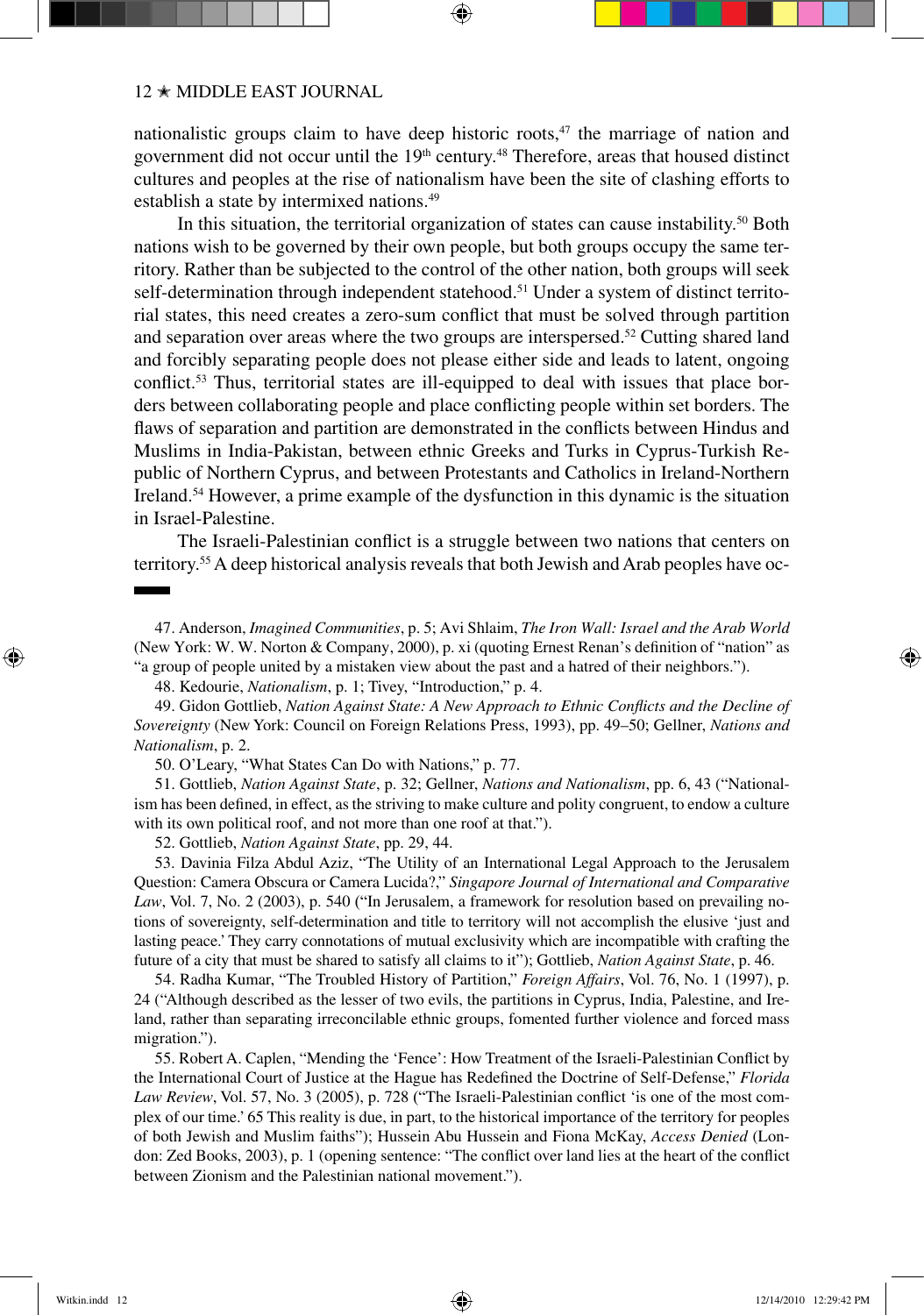cupied this small strip of religiously-significant land at different times.<sup>56</sup> These historic ties to the land shifted into separate nationalist movements in the late  $19<sup>th</sup>$  century (during the world-wide rise of nationalism). As a consolidated Arab consciousness replaced Ottoman hegemony, Arabs already present on this holy land began developing a distinct Palestinian national identity.<sup>57</sup> Around the same time, anti-Semitism in Europe led to a political movement of Jews wishing to establish a centralized state in the historic land of Israel.<sup>58</sup> These national identities therefore consolidated and expressed political ambitions at roughly the same moment in history and then clashed in the  $20<sup>th</sup>$  century with competing claims to statehood.<sup>59</sup> The result of these conflicting movements is two nation-states that have simultaneously emerged in one small territory.<sup>60</sup>

The root of the Israeli-Palestinian problem centers on available governmental structures. By design, the territorial state quells conflict between regions, not within them; creates peace between states, not between nations.<sup>61</sup> This state structure is therefore ill-applied to situations in which two governments attempt to form within the same land.<sup>62</sup> As a result, the modern nation-state has become inherently problematic when addressing the call for self-determination by different peoples that are interspersed in a common territory.

# *The Solution: The Shift from Territorial-Based Sovereignty to National-Based Sovereignty*

While the differentiation between power over people and power over territory creates a series of problems, it also opens the way to new solutions. The key to the interspersed nation-state idea is the differentiation and detachment of the two types of sovereignty. If it were possible to detach personal sovereignty from territorial sovereignty, then governments could rule over people in a separate way than they rule over land, thereby allowing two states to exist in one territory.

This system does not seem workable in a paradigm under which the state's sovereignty over people is strictly bound to its territorial aspects. Between two territorial states, the state in which people are located has full sovereignty.<sup>63</sup> However, relatively

58. Caplen, "Mending the 'Fence,'" p. 728 ("In the waning years of the nineteenth century, European Jews founded a political movement designed to re-establish a Jewish homeland in Palestine.").

59. Caplen, "Mending the 'Fence,'" p. 729 (when the Zionist movement emerged, "Palestinian Arabs simultaneously began forging a national identity separate and distinct from other Arabs in the region"). 60. Said, *The Question of Palestine*, p. 117; Shlaim, *The Iron Wall*, pp. 1–4.

61. Gottlieb, *Nation Against State*, p. ix ("Current doctrines of statecraft evolved in an age when conflict arose between states rather than within them, and are therefore ill adapted to modern conflict").

62. Gottlieb, *Nation Against State*, p. 15 ("Constructs based on absolute sovereignty and on rigid borders cannot provide the vision for settling difficult problems of self-determination.").

63. Hessbruegge, "The Historical Development of the Doctrines of Attribution and Due Diligence in International Law," p. 287 ("[T]he current position, which requires a state to control actions in its territory. . . .[In contrast] the pre-Westphalian state was a tribal, and not a territorial, unit. Only in the 19th century would these remnants be overcome and the concept of due diligence based on territorial, rather than personal, control emerge.").

↔

<sup>56.</sup> Alon Ben-Meir, *A Framework for Arab-Israeli Peace* (St. Louis, MO: Robert Publishing Group, 2003), pp. 15–21.

<sup>57.</sup> Edward A. Said, *The Question of Palestine* (New York: Vintage Books, 1992), pp. xxxv, 12.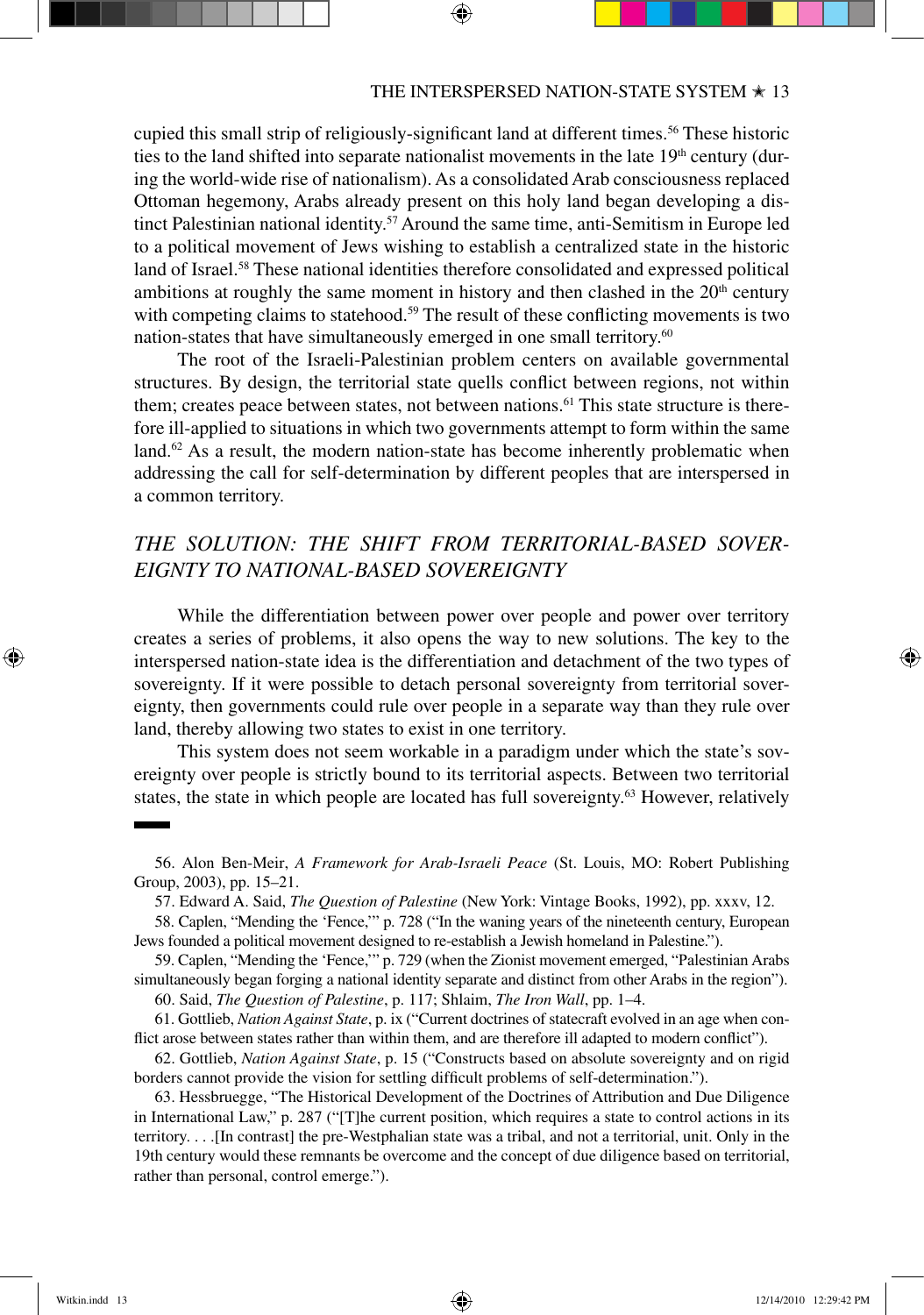recent changes in the international system have allowed the modern state to separate territorial and personal sovereignty.<sup>64</sup> Under these developing practices, detachment occurs when nationals of one state cross into the territory of another state while remaining under the protection and control of their home state. This dynamic is made possible through bilateral treaties — states making reciprocal agreements concerning the treatment of each other's nationals abroad.<sup>65</sup> When two states promise to accommodate each other's traveling nationals and return each other's fleeing criminals, each state is using reciprocal promises to retain power over people outside of its territory.

In the modern international system, this detachment of personal sovereignty through bilateral treaties is an increasing trend among states. As travel, commerce, and crime have increasingly crossed borders,<sup>66</sup> geographical boundaries have become more permeable and states have become transnational to a greater degree.<sup>67</sup> This shift has caused the territorial state to become less effective in managing many aspects of modern society.68 To expand their powers beyond their borders, many states have therefore developed arrangements such as extradition treaties, economic cooperation agreements, and human rights treaties.<sup>69</sup> These treaties are the reason why corporations can set up shop in foreign countries, why fleeing criminals are exported back to the state in which the crime occurred, and why a network of consulates maintain contact and provide assistance for nationals traveling abroad. Because roaming nationals can remain at the fingertips of their governments, $70$  the state can exist as a relationship between government and people rather than only a relationship between government and land. Therefore, in an increasingly globalized world, states are pulled to exert sovereignty over people apart from their power over territory.

This analysis reveals that, under the modern nation-state system, governments can exist over nations of people without a strict territorial component.<sup>71</sup> While these bilateral treaties do not currently exist between every country, in a hypothetical system

67. Snyder, "Sharing Sovereignty: Non-State Associations and the Limits of State Power," p. 388 ("The sweeping technological and social changes that have made national borders more permeable are also impacting sovereignty").

68. Marc R. Poirier, "The NAFTA Chapter 11 Expropriation Debate Through the Eyes of a Property Theorist," *Environmental Law*, Vol. 33, No. 4 (2003), p. 894, Note 201. ("what has been called 'a states system' - is no longer consistently in control of the global policy process. Territorial sovereignty is being diminished on a spectrum of issues in such a serious manner as to subvert the capacity of states to govern the internal life of society").

69. Carter and Trimble, *International Law*, pp. 116, 795–798, 844 (1953 United States-Japan FCN Treaty, Article VII, stating that "Nationals and companies of either Party shall be … permitted …: to establish and maintain branches, agencies, offices, factories and other establishments…").

70. Carter and Trimble, *International Law*, p. 735 (states already have the ability to exercise jurisdiction over their nationals that are anywhere in the world).

71. Gottlieb, *Nation Against State*, p. 14 (sovereignty "is a power to be exercised over persons rather than over territory" and "the territorial component of sovereignty was not essential, but the state as an organized community of individuals was of importance.").

↔

<sup>64.</sup> Snyder, "Sharing Sovereignty: Non-State Associations and the Limits of State Power," p. 388 ("The point of all this is merely to show that the concept of detaching sovereignty from the State is not as far-fetched as it once seemed." When discussing the state, the author is referring to the "old territorial State.").

<sup>65.</sup> Gottlieb, *Nation Against State*, p. 15.

<sup>66.</sup> Carter and Trimble, *International Law*, p. 712.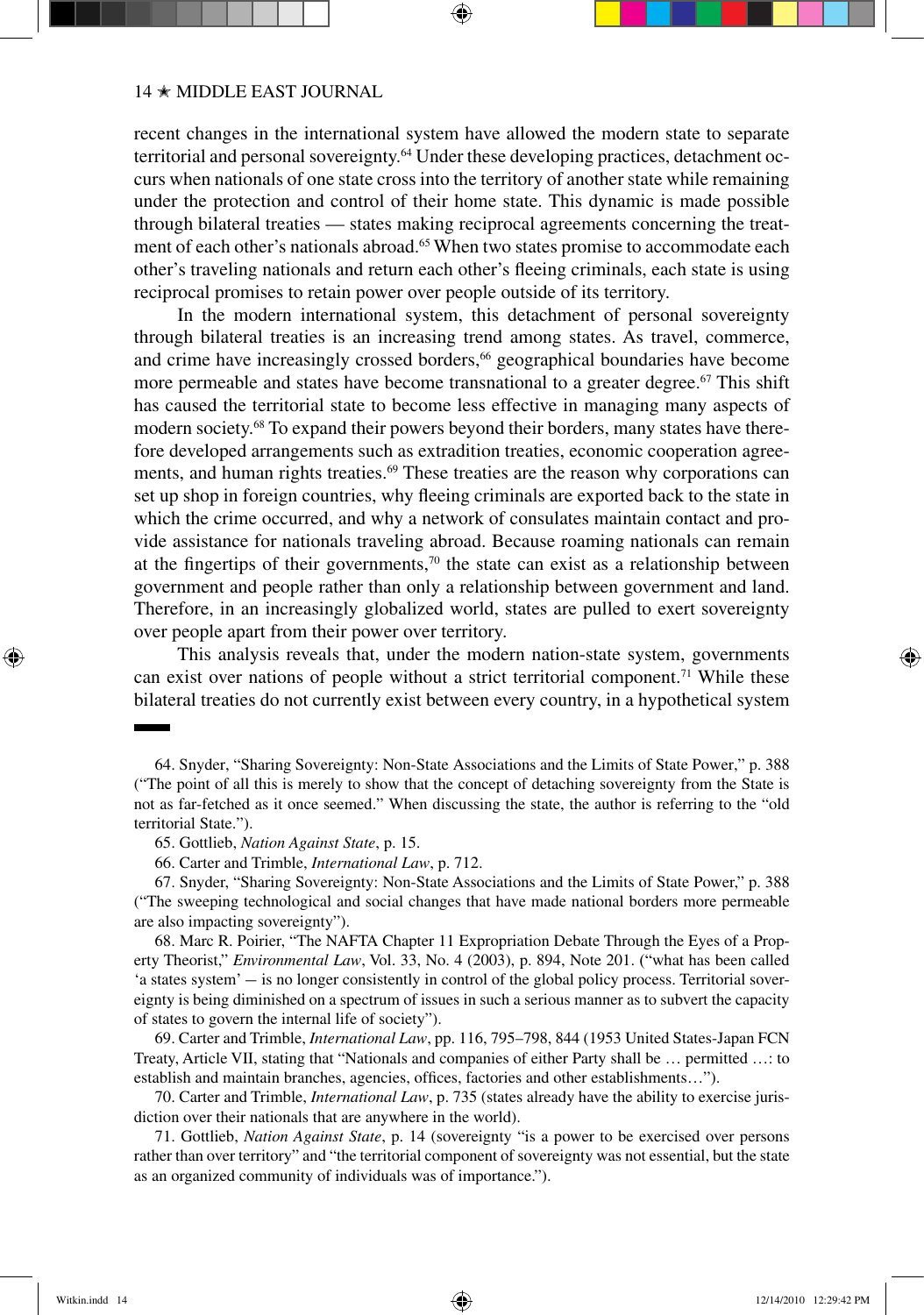that is fully under such treaties, each state exists primarily as a relationship between government and people. Imitating and drawing from this model, two states that share a territory can use bilateral agreements to organize the interaction among the different governments and nationalities. It is therefore feasible for two states to exist in one territory while governing distinct groups of people.

Creating an interspersed nation-state solution for the Israeli-Palestinian conflict is, thus, a matter of both sides developing a series of agreements over how their respective governments and nationals will interact. Leaders on both sides have expressed a clear desire to negotiate peace and have indicated that new, creative solutions will be necessary.72 If the Israelis and Palestinians were to consider the interspersed nation-state as a possible two-state solution, the two groups would need to sit down and negotiate their interaction under this system. And while such interaction would be complicated, a similar dynamic occurs between all developed countries that share a border, and this dynamic necessitates common procedures that govern overlapping spheres of influence.

These norms in how citizens, economies, and governments currently interact across borders can guide the negotiation process between Israel and Palestine as they implement the interspersed nation-state system. Given the practical and theoretical availability of this idea, the question is then how it would fit around and resolve the Israeli-Palestinian conflict.

# *Benefits of the Interspersed Nation-State System*

The basic goal of the interspersed nation-state system is to function as a two-state solution for territories contested by commingled, distinct nationalities. Through its unique, flexible organization, the interspersed nation-state system first resolves seemingly intractable conflict between warring nations by allowing both sides to realize their full nationalistic aspirations. Also, in comparison to divisive, inflexible territorial regimes, this system creates an environment that fosters stable relations among different nationals.

These benefits prove the interspersed nation-state system to be preferable over a territorially-exclusive two-state solution. And, as applied to the Israeli-Palestinian conflict, this system has the capacity to resolve the stated political demands of both sides and quell the violence and instability that have been characteristic of the region for the last century.

# *Resolving Conflict by Meeting Demands of Both Nations*

The interspersed nation-state system seeks to resolve territorial conflict between clashing nations by offering both sides everything they demand. Many major modern in-

↔

<sup>72.</sup> Yasser Arafat, "The Palestinian Vision of Peace," *The New York Times*, February 3, 2002 ("We are ready to sit down now with any Israeli leader, regardless of his history, to negotiate freedom for the Palestinians, a complete end of the occupation, security for Israel and creative solutions to the plight of the refugees while respecting Israel's demographic concerns."); "Netanyahu Says Ready to Make Historic Compromise," *Xinhua News Network*, September 6, 2010, http://www.china.org.cn/ world/2010-09/06/content\_20868355\_2.htm, ("We will need to think creatively, and in new ways, about how to resolve complex problems").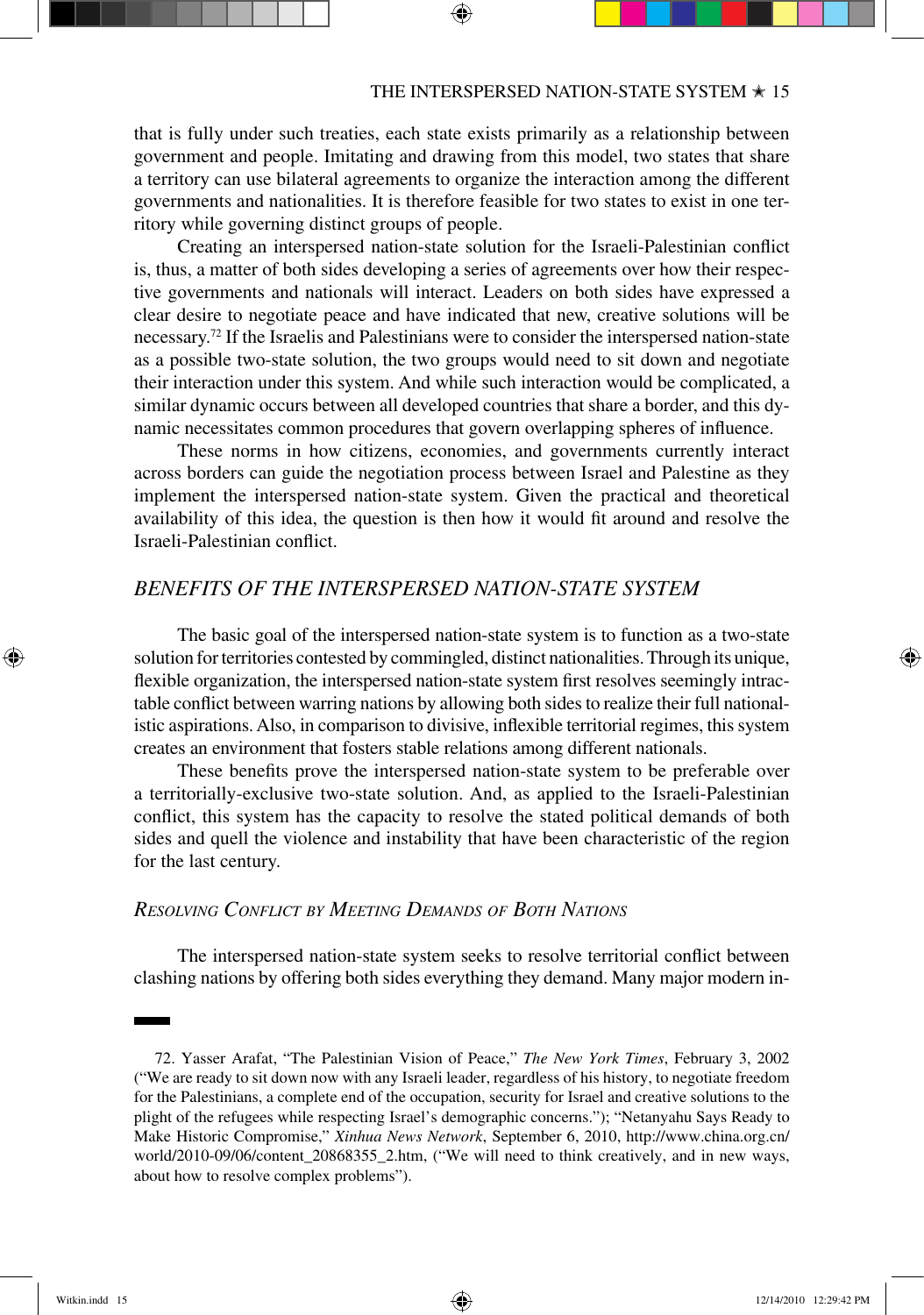trastate struggles derive from conflicting nations,73 and all nationalist movements share the same aspirations: self-rule through an independent, nationally-run government and sovereignty over a certain land.<sup>74</sup> Because both parties to an interspersed nation-state system will have a modern state and full access to the disputed land, this unique twostate structure may end any call for zero-sum nationalist conflict and pave the way for stable relations between intermixed cultural groups. The benefits of this system will be explored in general and as it would apply specifically to Israelis and Palestinians.

# *Resolving Nationalistic Conflict in General*

Nationalist movements primarily seek self-determination through independent control of the state and establishment over a historic homeland. As groups of similar people, nations provide benefits for members such as community support, a sense of belonging,<sup>75</sup> and a shared history,<sup>76</sup> at the cost of creating divisions and excluding dissimilar people.<sup>77</sup> As a result of their exclusivity, nations seek power in order to sustain their unique characteristics and overcome assimilation into alien groups.78 The pinnacle of this push is to inject the nation into the state,<sup>79</sup> bringing the group to be governed by policies designed to fit its culture and establishing the permanence and integrity of a legitimate member of the international community.

However, when one nation dominates a powerful, exclusive structure such as the state, minority and neighboring nationalities are forced to also seek the protections of independent statehood in order to sustain their unique communities.<sup>80</sup> As a result, nationalism — the idea that groups of similar people should rule their territorial govern-

73. Moran, *Wars of National Liberation*, p. 18 (the main melody of post-1945 conflicts are revolution and "[a]lways the dominant aim is the violent pursuit of radical political change; war to create or control a national state grounded in some kind of cultural community").

74. Clifford Geertz, "Primordial and Civic Ties," in *Nationalism*, ed. John Hutchinson and Anthony D. Smith (Oxford: Oxford University Press, 1994), p. 30 (stating that the two motives of a developing nations are recognition and the creation of a modern state); Anthony Giddens, "The Nation as Power-Container," in *Nationalism*, ed. John Hutchinson and Anthony D. Smith (Oxford: Oxford University Press, 1994), pp. 34–35 (defines nation as only existing when controls territory).

75. Elie Kedourie, "Nationalism and Self-Determination," in *Nationalism*, ed. John Hutchinson and Anthony D. Smith (Oxford: Oxford University Press, 1994), p. 55 (nationalism satisfies the need to belong in a coherent community).

76. Gellner, *Nations and Nationalism*, p. 49 (describing nationalism as "using as their raw materials the cultural, historical and other inheritances from the pre-nationalist world.").

77. Armstrong, "Nations before Nationalism," p. 142 (arguing that the ethnic group is defined by exclusion); Kedourie, *supra* note 64, at 49 ("What is beyond doubt is that the [nationalist] doctrine divides humanity into separate and distinct nations").

78. Michael Walzer, *On Tolerance* (New Haven, CT: Yale University Press, 1997), p. 25 (national groups seek statehood to reproduce and maintain their national identity); Karl W. Deutsch, "Nationalism and Social Communication," in *Nationalism*, ed. John Hutchinson and Anthony D. Smith (Oxford: Oxford University Press, 1994), pp. 28–29 (nationalities seek to control their own, then spread, then take over the state).

79. Deutsch, "Nationalism and Social Communication," p. 28–29 (the main urge of the nation is to acquire and exert power over its members, eventually taking over the state).

80. Gottlieb, *Nation Against State*, p. 32.

⊕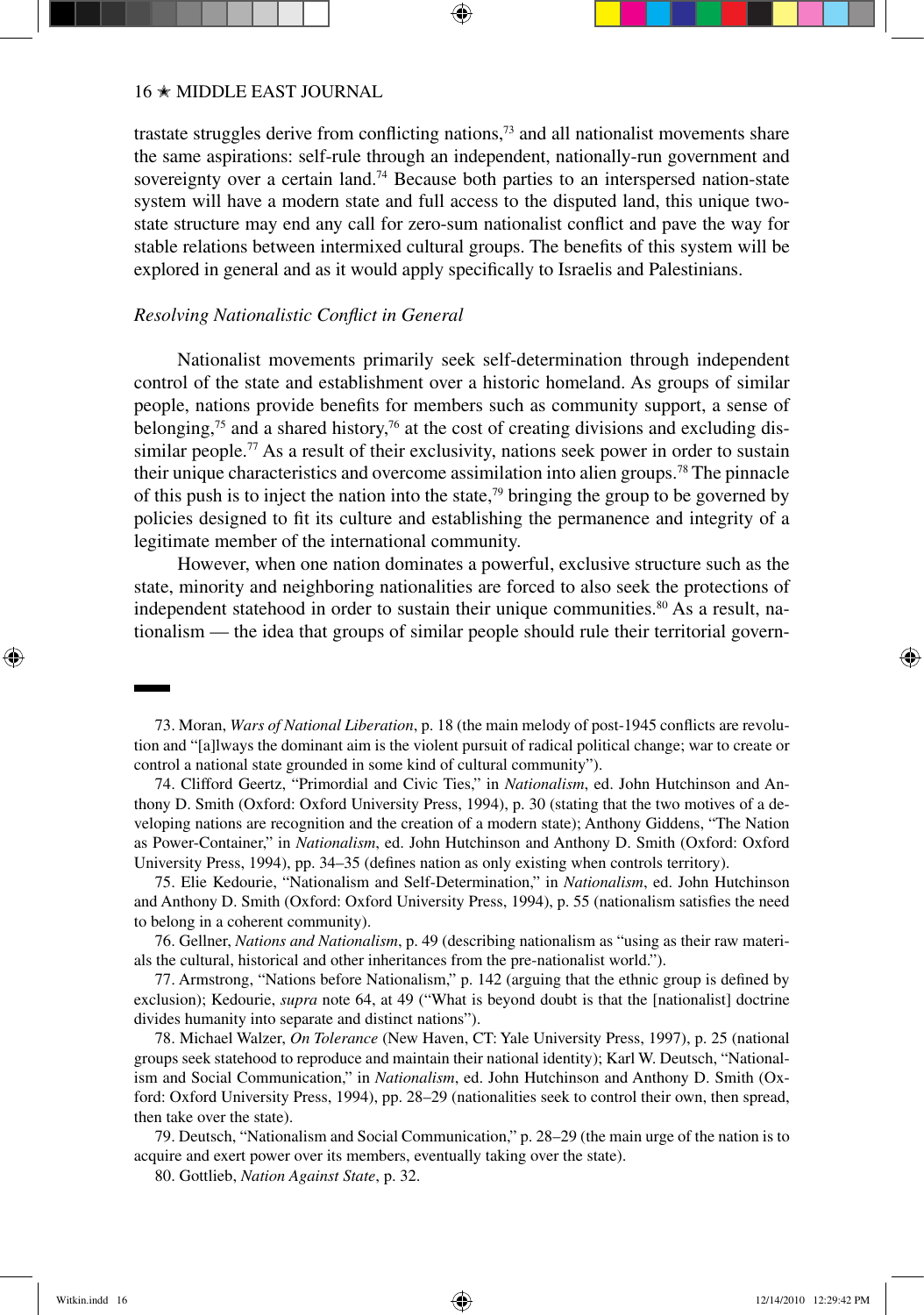ment — is now the dominant political doctrine in international relations.<sup>81</sup>

While the standard, territorial state cannot provide self-determination to two national groups within its borders, the interspersed nation-state does not have this structural flaw. In this new system, both groups are able to control the direction of their government, protect their way of life by ingraining it in public institutions, and be free of outside control. While each nation-state exists in close proximity to the cohabiting nation, each is free from the political control of the other and they should therefore be able to exist as equally-sovereign neighbors. Thus, by conceptualizing the state as a relationship primarily between government and people rather than territory, the interspersed nation-state system is able to meet the political aspirations of conflicting nations.

The second major nationalistic aspiration is territorial establishment. Nations naturally strive to assert themselves in certain territories as a result of the integral part that land plays in their identity. Nations meld together around commonalities $82$  and evolve through continued interactions over a long period of time.<sup>83</sup> Because of geographically limited transportation and communication, common ethnicity, culture, and shared experiences tend to be tied to one region.<sup>84</sup> Specific territory therefore becomes part of the lifestyle and history of a nation, and association with a particular historic homeland is what distinguishes the nation from other collective identities, such as religion and ethnicity.85 While any territory can provide a people with exclusivity and security, nations form strong emotional bonds with their historic homelands and derive national pride by possessing them.<sup>86</sup> Nationalistic movements therefore aspire to reign over a particular territory.

While the nationalistic demand for a homeland has thus far been carried out under the territorially exclusive definition of the state, nations do not require exclusive possession of their homeland.<sup>87</sup> Less than half of the world's states that claim a dominant nation actually have an ethnic/cultural group that composes more than 75% of their population, and nearly a third do not even contain a majority nation.<sup>88</sup> We can therefore surmise that access to and official presence in the historic homeland is more important to national identity than the exclusive control that the government exercises over the territory.<sup>89</sup>

85. Jack C. Plano and Roy Olton, *The International Relations Dictionary* (Austin: Holt, Rinehart and Winston, 1969), p. 119 (definition of "nation").

86. Connor, "A Nation is a Nation, is a State, is an Ethnic Group, is a . . .," p. 40; Ben-Meir, *A Framework for Arab-Israeli Peace*, pp. 15–16 (describing the Jewish return to biblical Israel as a "historic dream").

88. Connor, "A Nation is a Nation, is a State, is an Ethnic Group, is a . . .," p. 39.

↔

<sup>81.</sup> Armstrong, "Nations before Nationalism," pp. 140–141 (describing the right of individuals to establish territorial political structures that correspond to their group identity).

<sup>82.</sup> Joseph Stalin, "The Nation," in Karl W. Deutsch, "Nationalism and Social Communication," in *Nationalism*, ed. John Hutchinson and Anthony D. Smith (Oxford: Oxford University Press, 1994), pp. 19–20.

<sup>83.</sup> Armstrong, "Nations before Nationalism," pp. 141–142 (describing Barth's social interaction model).

<sup>84.</sup> Armstrong, "Nations before Nationalism," pp. 141–145 (though he argues that territory is not definitive, Armstrong shows that nations tend to exist in certain territories).

<sup>87.</sup> Walzer, *On Tolerance*, pp. 24–25.

<sup>89.</sup> Anthony D. Smith, *The Ethnic Origins of Nations*, (West Sussex: Blackwell Publishers, 1987), pp. 6–18.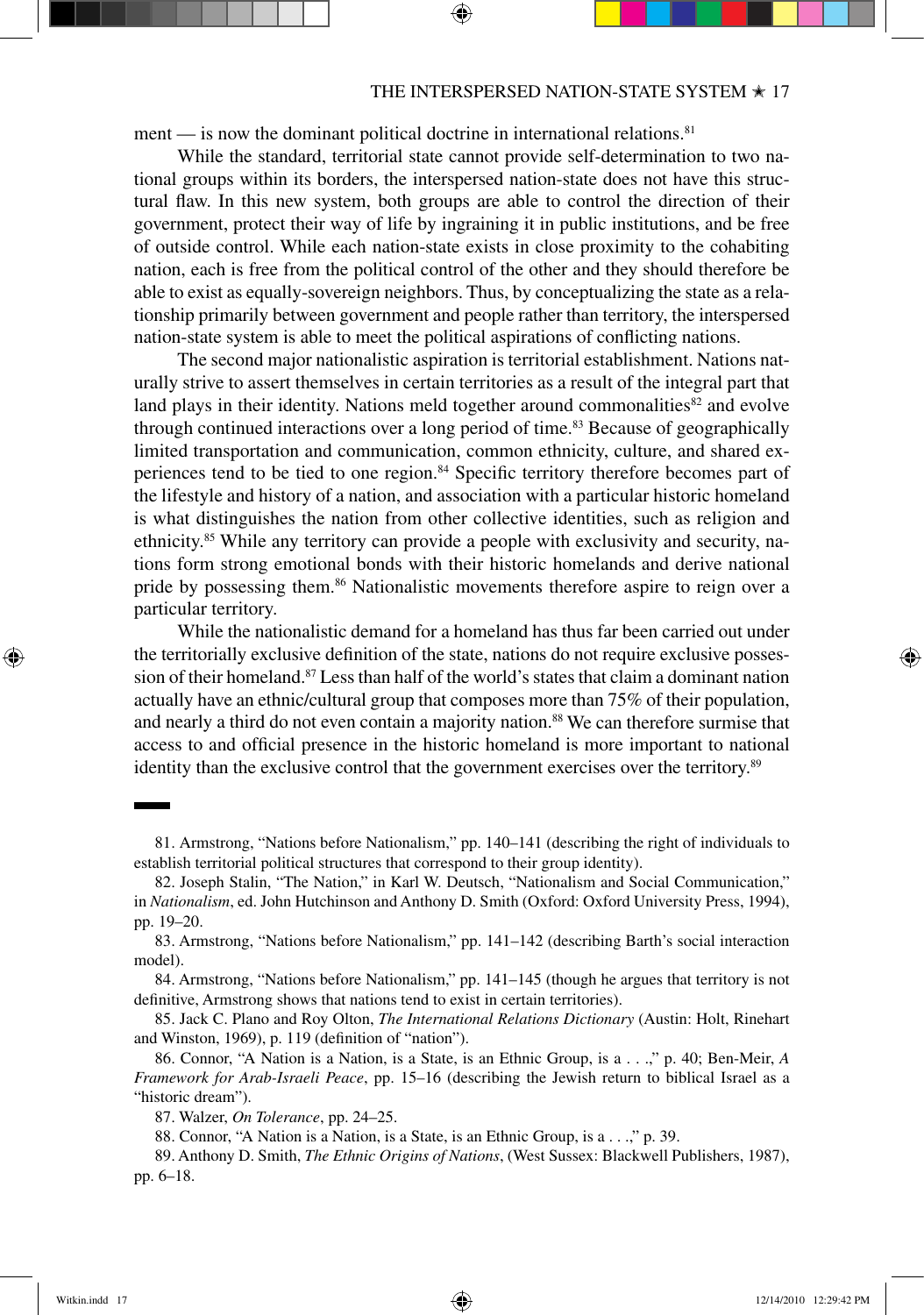The interspersed nation-state system is capable of satisfying the territorial desires of multiple nations. Under a system of sovereignty that floats on top of groups of people, both sets of nationals may establish themselves and move freely over the shared territory. Because each side has full access to the disputed land, both are afforded the same territorial rights as citizens of most nation-states — full access and official presence, but not exclusion of other groups. The interspersed nation-state system thus meets the nationalistic urge for a homeland by providing the dueling nations with full access to 100% of the disputed land.

## *Resolving the Israeli-Palestinian Conflict*

As applied to the conflict between Israel and Palestine, an interspersed nationstate regime promises to address the major demands of both sides, making it possible to resolve the nationalistic conflict between the two groups. Under this legal structure, both the Israelis and Palestinians will have fully autonomous national governments, but their states will exist in one shared territory with common external borders. This system meets the stated demands, interests, and positions of both parties, and therefore poses a potential resolution to the conflict.

First, and of primary importance, are the basic intentions of each party towards the other and their willingness to reach a resolution to the conflict. It is the stated goal of both the government of Israel and the Palestinian Liberation Organization (PLO) to negotiate a peace agreement, which provides for two nation-states living in close proximity under mutual recognition.<sup>90</sup> The last three Israeli Prime Ministers have stated that Israel does not wish to dominate the Palestinian people, but rather seeks to establish normalized, peaceful relations.91 And while the rise of the more-extreme Hamas party in the Gaza Strip has undermined efforts of Palestinian Authority President Mahmud 'Abbas to work towards a two-state solution with Israel, the full access to pre-1948 Palestine offered by the interspersed nation-state system may meet current aspirations of both Hamas and Fatah.<sup>92</sup> Palestinians have demanded a sovereign state and Israel stands ready to discuss a two-state solution that will affect a permanent cessation of violence in the region.<sup>93</sup>

The major issues for these peace talks — borders, free movement, Israeli settle-

↔

<sup>90. &</sup>quot;Basic Guidelines for the 31<sup>st</sup> Government of Israel," May 4, 2006, Israel Ministry of Foreign Affairs, http://www.mfa.gov.il/MFA/Government/Previous+governments/Basic+Guidelines +of+the+31st+Government+of+Israel.htm (proclaiming a commitment to "negotiations and agreement with the Palestinians — conducted on the basis of mutual recognition, signed agreements, the Roadmap principles, cessation of violence and the disarming of the terror organizations."); PLO Negotiations Affairs Department, *Palestinian Positions (A Summary)*, http://www.nad-plo.org/listing. php?view=nego\_permanent\_summary, (referring to Arafat's op-ed in *The New York Times*).

<sup>91. &</sup>quot;PM Sharon Addresses the United Nations General Assembly," September 15, 2005, Israel Ministry of Foreign Affairs, http://www.mfa.gov.il/MFA/Peace+Process/Key+Speeches/; "Address by PM Olmert at the Annapolis Conference," November 27, 2007, http://www.mfa.gov.il/MFA/ Peace+Process/Key+Speeches/; "Full Text of Netanyahu's Foreign Policy Speech at Bar Ilan," *Haaretz.com*, June 14, 2009, http://www.haaretz.com/news/full-text-of-netanyahu-s-foreign-policyspeech-at-bar-ilan-1.277922.

<sup>92. &</sup>quot;Palestinian Rivals: Fatah & Hamas," *BBC News*, June 17, 2007, http://news.bbc.co.uk/2/hi/ middle\_east/5016012.stm.

<sup>93.</sup> Ben-Meir, *A Framework for Arab-Israeli Peace*, pp. 45–52.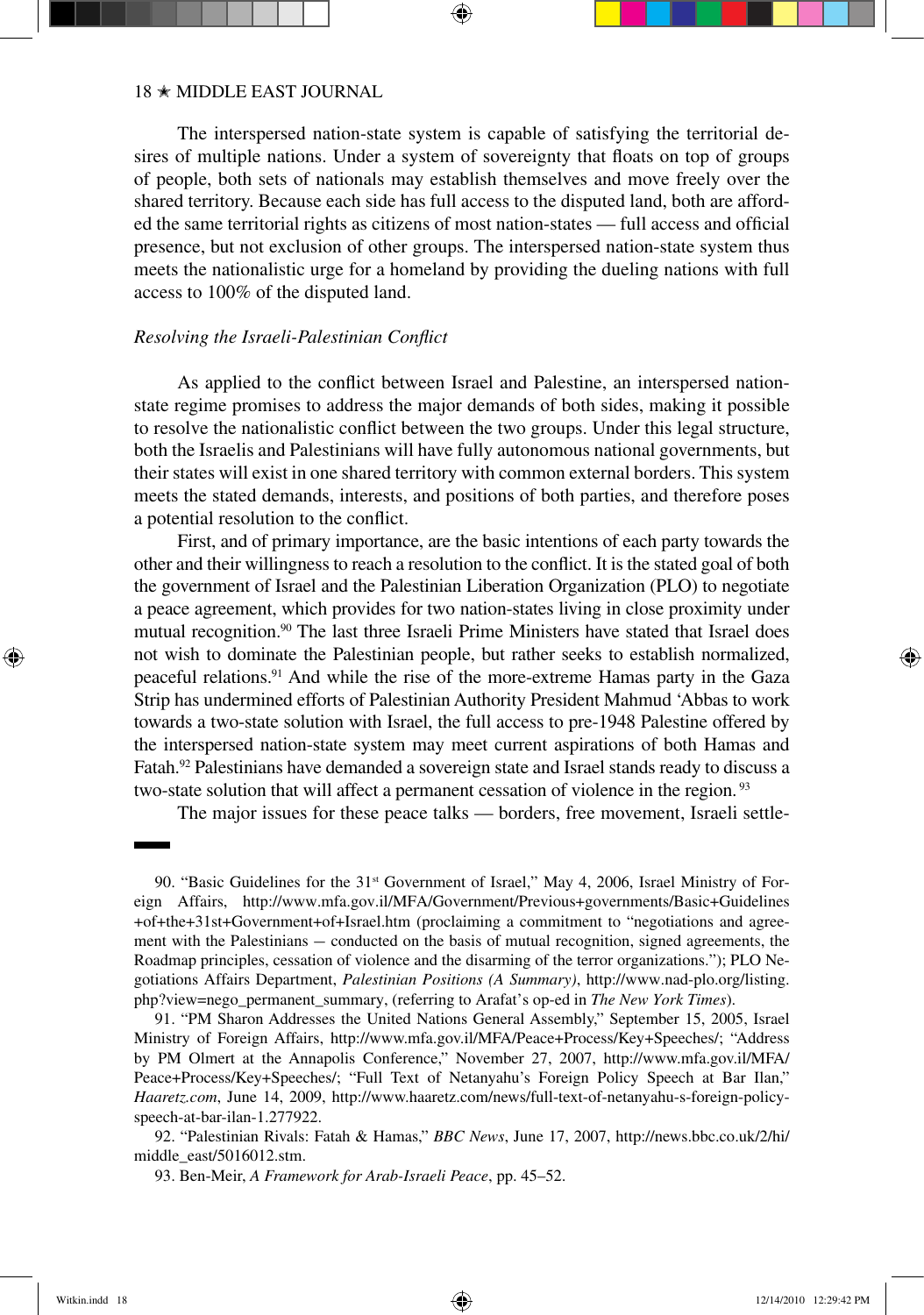ments, and Palestinian right of return — all involve access to land, a topic that is addressed optimally by the interspersed nation-state. Because of the restrictions of the territorial nation-state, the negotiation over borders has been seen as an intractable, zero-sum division of land that both nations claim and love.<sup>94</sup> Though leaders on both sides have stated a willingness to make painful territorial compromises in the interest of peace,<sup>95</sup> compromise is not necessary.<sup>96</sup> Under the interspersed nation-state system, Israelis and Palestinians could each have a separate, sovereign state that exists over 100% of the disputed land. This means that while external borders would be maintained by both states, there would be no internal borders. Citizens of either state would be able to move freely throughout the shared territory while subject to different laws, social services, and government agencies.

The issues of Israeli settlements and Palestinian right of return — major stumbling blocks to peace talks — would be inherently resolved under the interspersed nation-state system. Israel insists on maintaining settlements in the West Bank and Gaza Strip for security purposes,  $97$  while Palestinians assert that these settlements and their related infrastructure disrupt territorial contiguity, limit free movement, and constitute an Israeli land-grab within Palestine.98 Meanwhile, Palestinians demand that their refugees, displaced in hostilities with Israel, have the right to return to their former communities,99 whereas Israelis see a flood of Palestinians into Israel as destroying the state's Jewish character.<sup>100</sup> However, under the interspersed nation-state system, both sides would achieve their stated goals on these topics without triggering the stated fears of the other side.101 Citizens of both nations would be able to travel to and purchase land within territory that is currently controlled by the other. Thus, exiled Palestinians would be able to return to their former communities, Israelis would be able to develop a presence throughout the region and guard the shared external border, and both states

94. Caplen, "Mending the 'Fence,'" p. 728 ("The Israeli-Palestinian conflict 'is one of the most complex of our time.' This reality is due, in part, to the historical importance of the territory for peoples of both Jewish and Muslim faiths").

95. "PM Sharon addresses the United Nations General Assembly"; PLO Negotiations Affairs Department, *Palestinian Positions (A Summary)* (stating acceptance of 1967 borders).

96. Each state would be able, through agreement with the other state, to exclude members of the other state from certain areas. This allows each to have exclusive domain over limited areas that the other does not want. The tradeoff is that citizens of each state get full access and free movement over their entire historic homeland and in return they have to share it with citizens of the other state. But because many stable nation-states have ruling national groups that live among people of different ethnic origins, I infer that people prefer having a state over excluding others.

97. Ben-Meir, *A Framework for Arab-Israeli Peace*, p. 33.

98. PLO Negotiations Affairs Department, *Colonies (Settlements)*, http://www.nad-plo.org/listing. php?view=nego\_permanent\_colonies.

99. PLO Negotiations Affairs Department, *Palestinian Refugees*, http://www.nad-plo.org/listing. php?view=nego\_permanent\_refugees.

100. Dershowitz, *The Case for Peace*, p. 47 (describing the right of return as a "plan to return millions of Palestinians to Israel in order to overwhelm the Jewish state with a Palestinian majority.").

101. Yasser Arafat, "The Palestinian Vision of Peace," *The New York Times*, February 3, 2002 ("We understand Israel's demographic concerns and understand that the right of return of Palestinian refugees . . . must be implemented in a way that takes into account such concerns"); "Address by FM Livni to the Annapolis Conference," November 27, 2007, Israeli Ministry of Foreign Affairs, http:// www.mfa.gov.il/MFA/Peace+Process/Key+Speeches/.

↔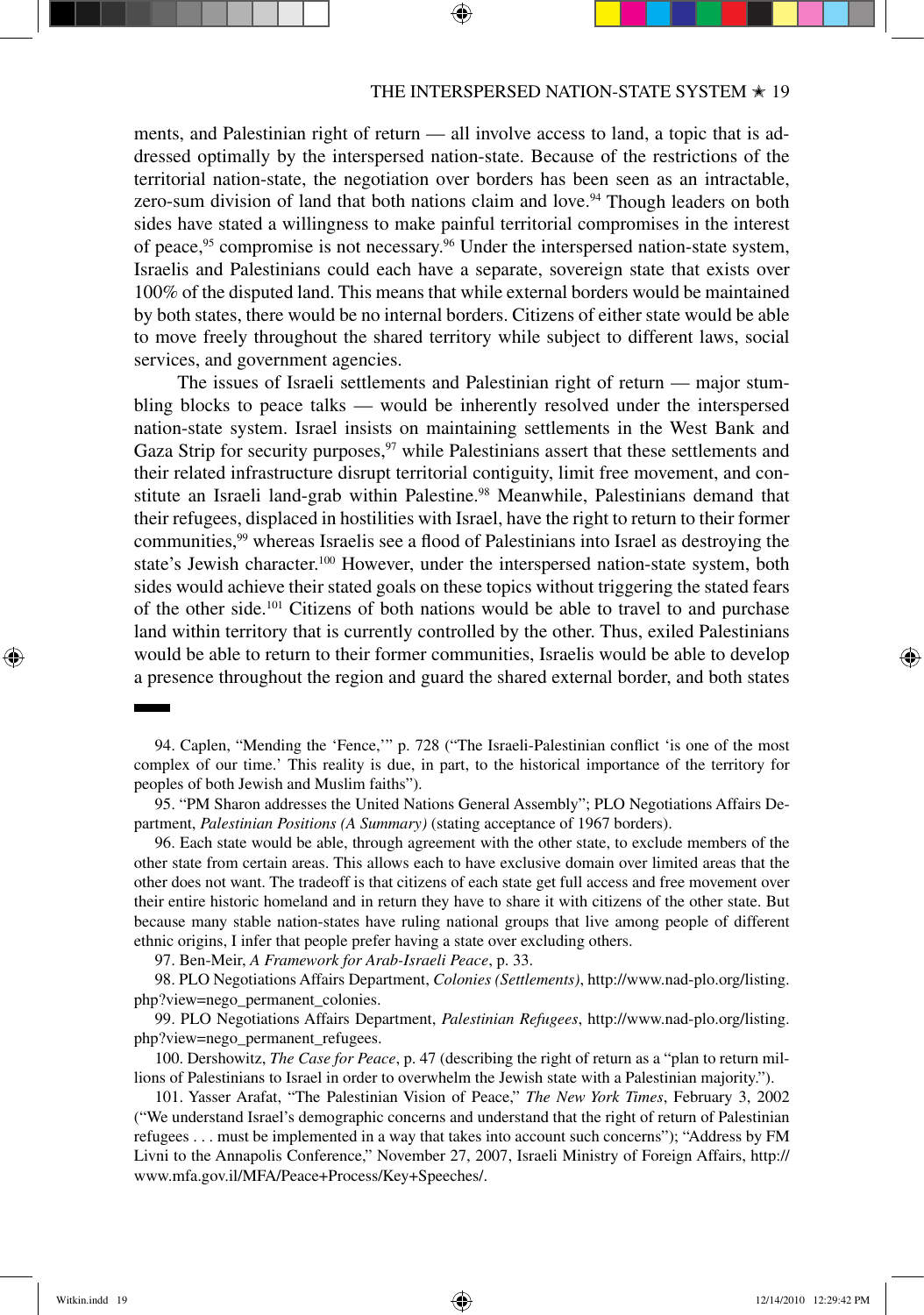would remain politically and economically independent.

Once these fundamental, territorially-rooted issues are resolved, the remaining aspects of a two-state solution should become easier to address.102 Israeli leaders have expressed the need for a strong Palestinian state that can control domestic terrorism,<sup>103</sup> and Palestinian leaders have stated a commitment to cooperating with Israel on issues of security.104 Also, Palestinian leaders intend to build an open economy and conduct trade with Israel, and Israel is interested in a healthy, viable Palestinian state.105 The positions and negotiations concerning Jerusalem indicate that both sides have a stated willingness to share sovereignty over and maintain separate capitals in the city.<sup>106</sup> By resolving the territorial issues, the interspersed nation-state system makes the Israeli-Palestinian conflict less intractable.

A consistent majority of Israelis and Palestinians want a two-state resolution to the conflict, and the violent minorities seek an established homeland on all of their nations' historic birthright.107 The interspersed nation-state therefore meets the nationalist demands of both sides and appeases both moderates and extremists.108 By recognizing that both groups have the right to the same land and establishing a legal authority that accounts for this shared coexistence, the interspersed nation-state system meets the criteria for what could be the only viable framework for permanent peace between Israel and Palestine.109

# *Creating Stability by Structuring a Framework for Coexistence*

Because two or more cultural groups were able to share a single region before the rise of nationalism, satisfying nationalist demands in an integrated two-state system should herald a peaceful coexistence between distinct groups.110 However, peace requires more than agreement among national leaders — it takes reconciliation and

102. Dershowitz, *The Case for Peace*, p. 13; Walzer, *On Tolerance*, p. 43 ("If the international conflict were resolved, then toleration within this society might become easier because it would move in different directions and be mediated through different institutional structures").

103. Israeli Ministry of Foreign Affairs, "The Israeli-Palestinian Peace Process: Two States for Two Peoples," November 20, 2007, http://www.mfa.gov.il/MFA/Peace+Process/ Guide+to+the+Peace+Process/The+Israel-Palestinian+peace+process+Two-state+vision.htm.

104. PLO Negotiations Affairs Department, *Palestinian Positions (A Summary)*, http://www.nadplo.org/listing.php?view=nego\_permanent\_summary (section on Security).

105. PLO Negotiations Affairs Department, *Palestinian Positions (A Summary)*,(section on Economic Relations); Israeli Ministry of Foreign Affairs, "The Israeli-Palestinian Peace Process: Two States for Two Peoples," November 20, 2007.

106. Dershowitz, *The Case for Peace*, pp. 55–56; PLO Negotiations Affairs Department, *Palestinian Positions (A Summary)* (section on Jerusalem).

107. Alan Dershowitz, *The Case for Peace*, pp. 33, 90.

108. The interspersed nation-state system is meant for large, consistent, distinct groups of people (nations) that intractably fight over land and are willing to grant each other statehood. In this framework, smaller minority groups in these territories would fall under the jurisdiction of one of the two proposed states.

109. Ben-Meir, *A Framework for Arab-Israeli Peace*, pp. 44–45.

110. Walker Connor, *Ethnonationalism: The Quest for Understanding* (Princeton: Princeton University Press, 1994), p. 4.

↔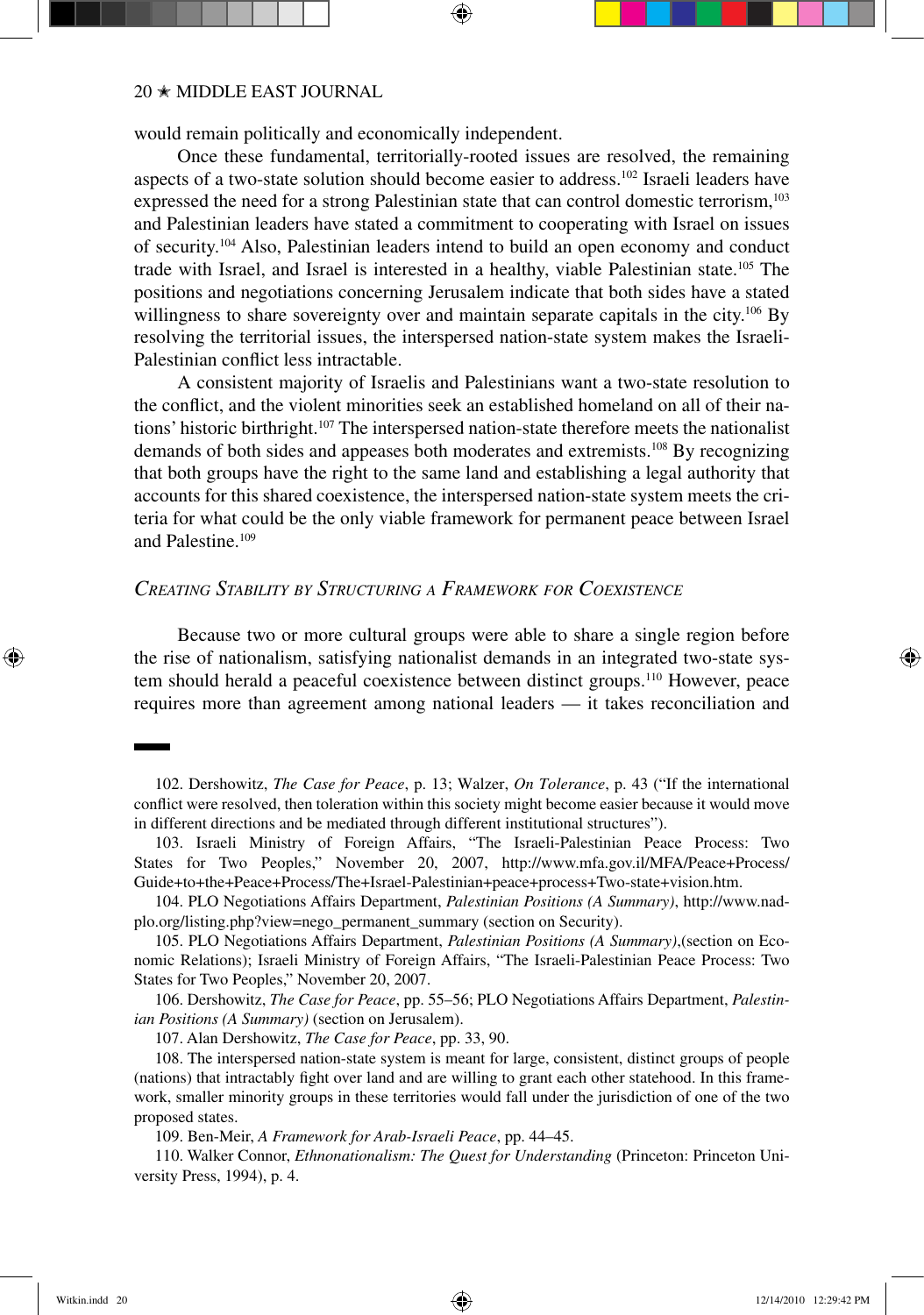normalized interaction between the people of both nations.<sup>111</sup>

Beyond defusing nationalist conflict, the interspersed nation-state system aims to create an ideal environment for stability in instances of international territorial conflict. Wisdom from international relations suggests that integrating nations territorially while differentiating them politically should avoid problems associated with physical separation while providing the calming effects of political independence. And as specifically applied to the Israeli-Palestinian conflict, this structure should empower the peaceseeking majorities on both sides while isolating violent extremists.

# *Creating Stability in General International Conflict*

By allowing separate peoples to be territorially integrated while maintaining separate political structures, the interspersed nation-state system should promote stability in previously tumultuous regions. As applied to situations where wholly different nationalist groups occupy one region, the territorial rules of international relations often lead to injustices and misperceptions between nations.112 When two nations are divided territorially, acts of violent minorities and oppressive security forces reflect a violent image of the entire population to the other side.<sup>113</sup> Also, strict territorial separation allows militant factions to target members of the other group with acts of mass destruction. And suppressing terrorist activity in homogenous areas places nonviolent group members under the same treatment as violent ones. As a result, strict separation fuels hostility between members of different nations, which then reinforces the physical separation.114 Therefore, placing conflicting groups on either side of a line hinders conciliation and allows militant minorities to wage large-scale, long-term conflict.

The environment created by the interspersed nation-state system may foster a different interaction among the different national groups. While political integration of distinct nations — unity under one state — causes the nations to clash,<sup>115</sup> physi-

113. Khalil Shikaki, "Willing to Compromise: Palestinian Public Opinion and the Peace Process," Special Report No. 158, *United States Institute of Peace* (2006).

114. Edward F. Sherman, "Applications of Dispute-Resolution Processess in the Israli-Palestinian Conflict," in *The Struggle for Peace: Israelis and Palestinians*, ed. Elizabeth Warnock Fernea and Mary Evelyn Hocking (Austin, TX: University of Texas Press, 1992), p. 99 ("Territorial occupation and closed political structures have fostered separation and group injustices that have fueled hostility on an individual level, which, in turn, has reinforced the continuation of the territorial and political arrangements").

↔

<sup>111.</sup> Harold H. Saunders, *A Public Peace Process* (New York: Palgrave Macmillan, 1999), p. 22 (stating that dealing with conflict requires addressing human roots while building civil society and the political structures in which power can be safely shared); Yasser Arafat, "The Palestinian Vision of Peace" ("Peace is not a signed agreement between individuals - it is reconciliation between peoples.").

<sup>112.</sup> Despite their shared land, each state is the independent representative of its people, their government, and their economy. Therefore, as much as possible, they act as any member of the international community. They are able to make separate agreements with other countries and have separate seats at the UN. There would, however, be some redundancy with crossing the shared border. Customs officers from both states would be able to check incoming people and items.

<sup>115.</sup> Gellner, *Nations and Nationalism*, p. 6.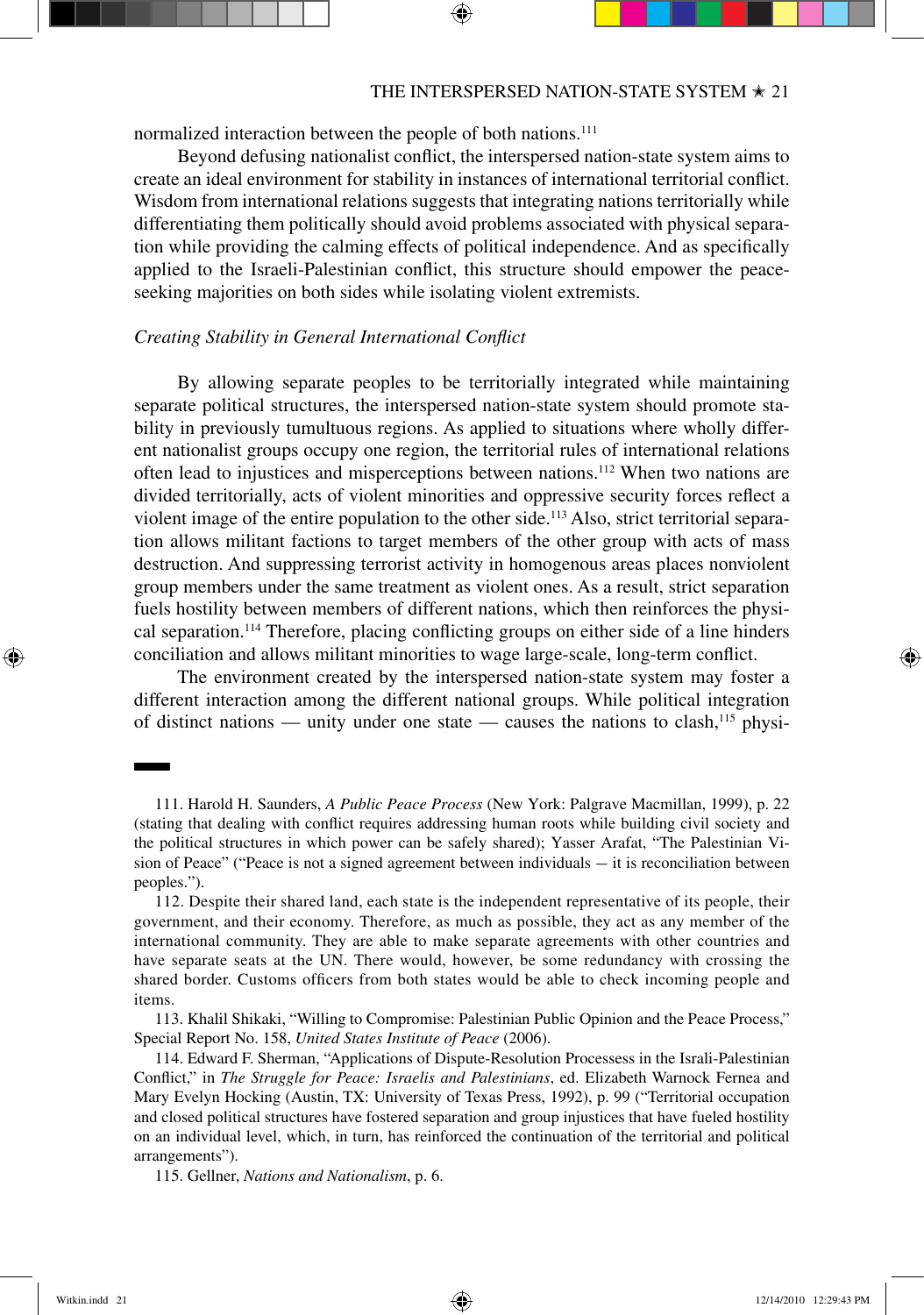cal integration of the populations tends to create stability.116 Whether it results from economic interdependence, the psychological process of humanizing the other side, or the tendency of democracies to not fight each other, higher levels of interaction and integration between distinct peoples tend to reduce the instance of violent conflict.<sup>117</sup> This indicates that non-violent contact between nations will moderate their relations and cause members of each group to better tolerate each other.

The best way to structure this cooperative interaction is through political autonomy. Providing an independent political unit to each side tends to allay intergroup conflict, while ambiguous power relationships often leads to violence between members of these nations.118 Furthermore, while inequalities between distinct groups within a state reflect unjust distribution functions, class differences between groups are not as problematic when each side is under an autonomous political structure.119 Because of this, delineating equally-sovereign (if not equally-powerful) political units for distinct communities has been the dominant strategy for organizing relations among different populations for 500 years.120

The combination of these strategies — physical integration and political differentiation — would tend to cause the people who make up each nation to interact peacefully. With sovereign states to mediate the interaction between nations and fewer physical barriers between them, fighting between nations would shift the broader intergroup conflict into smaller, more manageable interpersonal conflicts. Because the interspersed nation-state system is able to organize multiple nations that exist in one region into autonomous states, this structure presents an optimal approach to fostering tolerance between the members of these nations.

## *Creating Stability between Israelis and Palestinians*

The interspersed nation-state system also presents a viable framework for normalized relations among Israelis and Palestinians. By providing both groups with independent and equally-sovereign states that allow each to have full access to the disputed territory, this system satisfies the nationalistic demands of both groups. While this should have a calming effect on their respective populations and allow the nations to interact through formal, organized mechanisms,<sup>121</sup> the question remains as to whether

↔

<sup>116.</sup> Kristian Skrede Gleditsch, *All International Politics is Local* (Ann Arbor: University of Michigan Press, 2002), pp. 31–33 (describing Deutschian Integration Theory in which informal integration of populations creates stability, while formal integration of territorial states (precluding political differentiation) can create conflict).

<sup>117.</sup> Gleditsch, *All International Politics is Local*, pp. 119–123.

<sup>118.</sup> Walzer, *On Tolerance*, pp. 46, 52–53.

<sup>119.</sup> Walzer, *On Tolerance*, p. 56.

<sup>120.</sup> Michael J. Kelly, "Pulling at the Threads of Westphalia: Involuntary Sovereignty Waiver - Revolutionary International Legal Theory or Return to Rule By the Great Powers?," *UCLA Journal of International Law*, Vol. 10, No. 2 (2005), p. 378 ("The external legal equality of states doctrine is the foundational theory effectuated by policies ensuring states' territorial integrity and inviolability of borders."); Walzer, *On Tolerance*, p. 20.

<sup>121.</sup> Walzer, *On Tolerance*, p. 43 ("If the international conflict were resolved, then toleration within this society might become easier because it would move in different directions and be mediated through different institutional structures").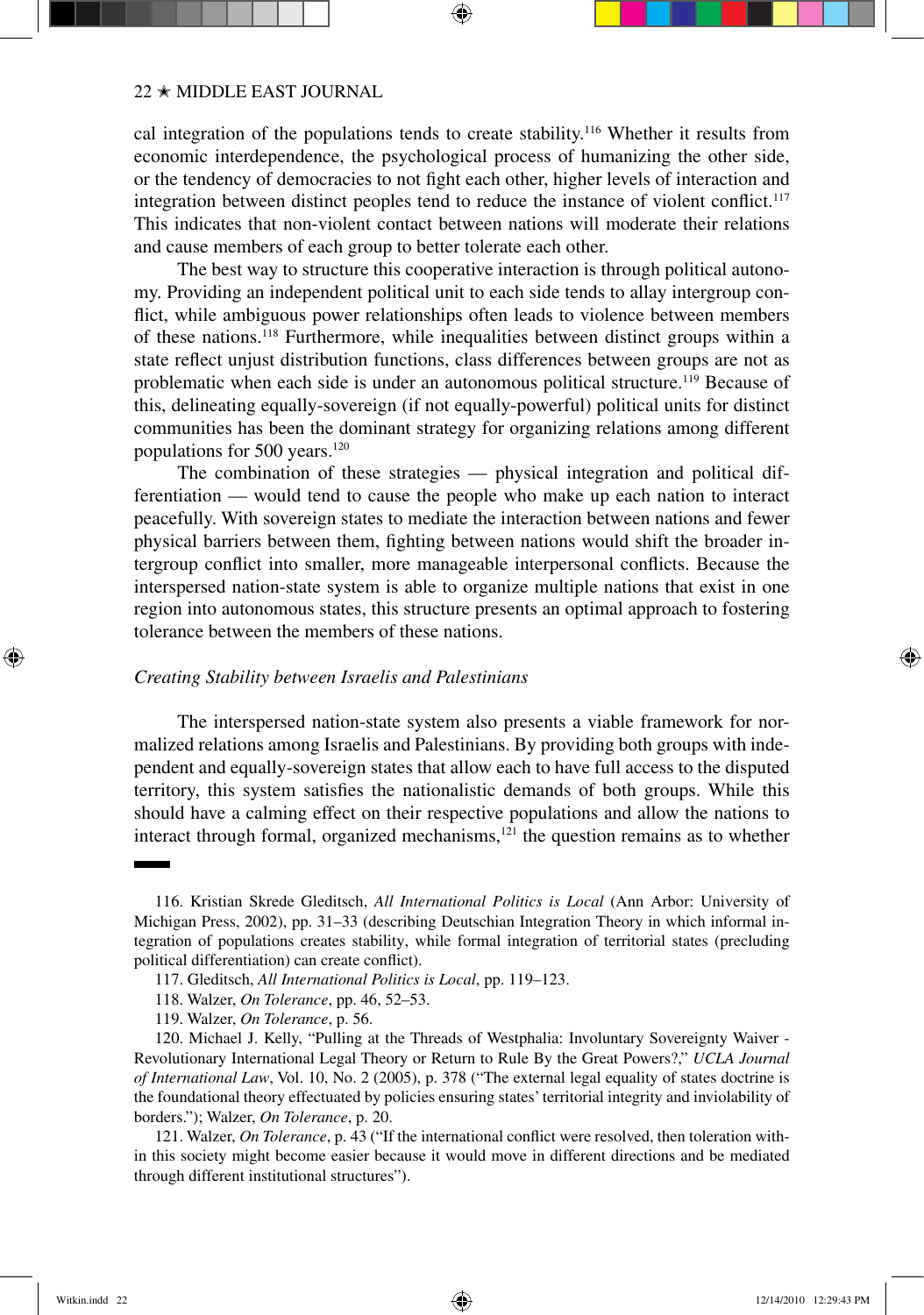the Israelis and Palestinians would interact well under this structure.

Currently, the most common contacts between Israelis and Palestinians involve rockets fired from camps and armed guards at checkpoints, and this prevents the sides from developing normal interactions.122 Despite this, both nations and their governments are demanding peace and reconciliation with the other side.123 Physical integration under the interspersed nation-state system should strengthen Israel's security, improve conditions for the Palestinians, and empower the pro-peace majorities on both sides to overcome their violent minorities.

From the beginnings of the conflict, Israel sought to earn legitimacy with the Palestinians through military force, and this continues to be the method of maintaining order over the occupied territories.124 However, while the restrictions and measures imposed by Israel on these Palestinian areas have hindered development and led to impoverished living conditions, these measures cannot completely stamp out terrorist activity. As a result, Israelis now recognize that only a strong Palestinian government will be able to suppress violent extremists.<sup>125</sup> Providing the Palestinians with an independent, politically equal state should give them the means and incentive to enforce order and stability among their citizens.

Also, the physical integration of the populations could enhance security and living conditions for both sides. When both groups are physically integrated, terrorist groups would have difficulty targeting only members of the other nation. Terrorist groups would not be able to hide among innocent civilians in their country's exclusive territory because both groups, and their security forces, would have the same free access to the land as citizens of each state. The interspersed nation-state would therefore replace physical occupation and suppression by Israel with physical integration and mutual security measures by both sides. And because Israel's neighbors would have difficulty invading a country that is territorially integrated with a fellow Arab state and because Israel would be free to maintain security at all external borders, this system is an optimal solution to Israel's overriding concern with security.<sup>126</sup> Thus, the mutual access to land offered by the interspersed nation-state system would end the Israeli occupation of Palestine and allow both sides to grow and move freely across their shared area.

This proposed state structure seeks to develop normalized relations in territorially-disputed regions by quelling nationalistic conflict and allowing the distinct populations to interact under optimal conditions for peace and reconciliation. As compared to its predecessor, the exclusive territorial state, the interspersed nation-state is tailored to fit conflicts and differences among nations. The questions that remain are how this system will be put into place and what it means for the concept of the nation-state.

↔

<sup>122.</sup> Shikaki, "Willing to Compromise" ("Lack of normal personal interaction, because the only Israelis most Palestinians encounter are soldiers or armed settlers, encourages misperception and the desire to portray the other side negatively").

<sup>123.</sup> Dershowitz, *The Case for Peace*, p. 3; Shikaki, "Willing to Compromise" ("For the first time since the start of the peace process, a majority of Palestinians support a compromise settlement that is acceptable to a majority of Israelis"); Daniel Levy, *New Survey of Israeli Public Opinion*, July 11, 2007, http://www.prospectsforpeace.com/2007/07/new\_survey\_of\_israeli\_public\_o.html.

<sup>124.</sup> Shlaim, *The Iron Wall*, pp. 14–15.

<sup>125. &</sup>quot;Full Text of Netanyahu's Foreign Policy Speech at Bar Ilan," *Haaretz.com*, June 14, 2009, http://www.haaretz.com/news/full-text-of-netanyahu-s-foreign-policy-speech-at-bar-ilan-1.277922; Dershowitz, *The Case for Peace*, p 71.

<sup>126.</sup> Ben-Meir, *A Framework for Arab-Israeli Peace*, pp. 30–32.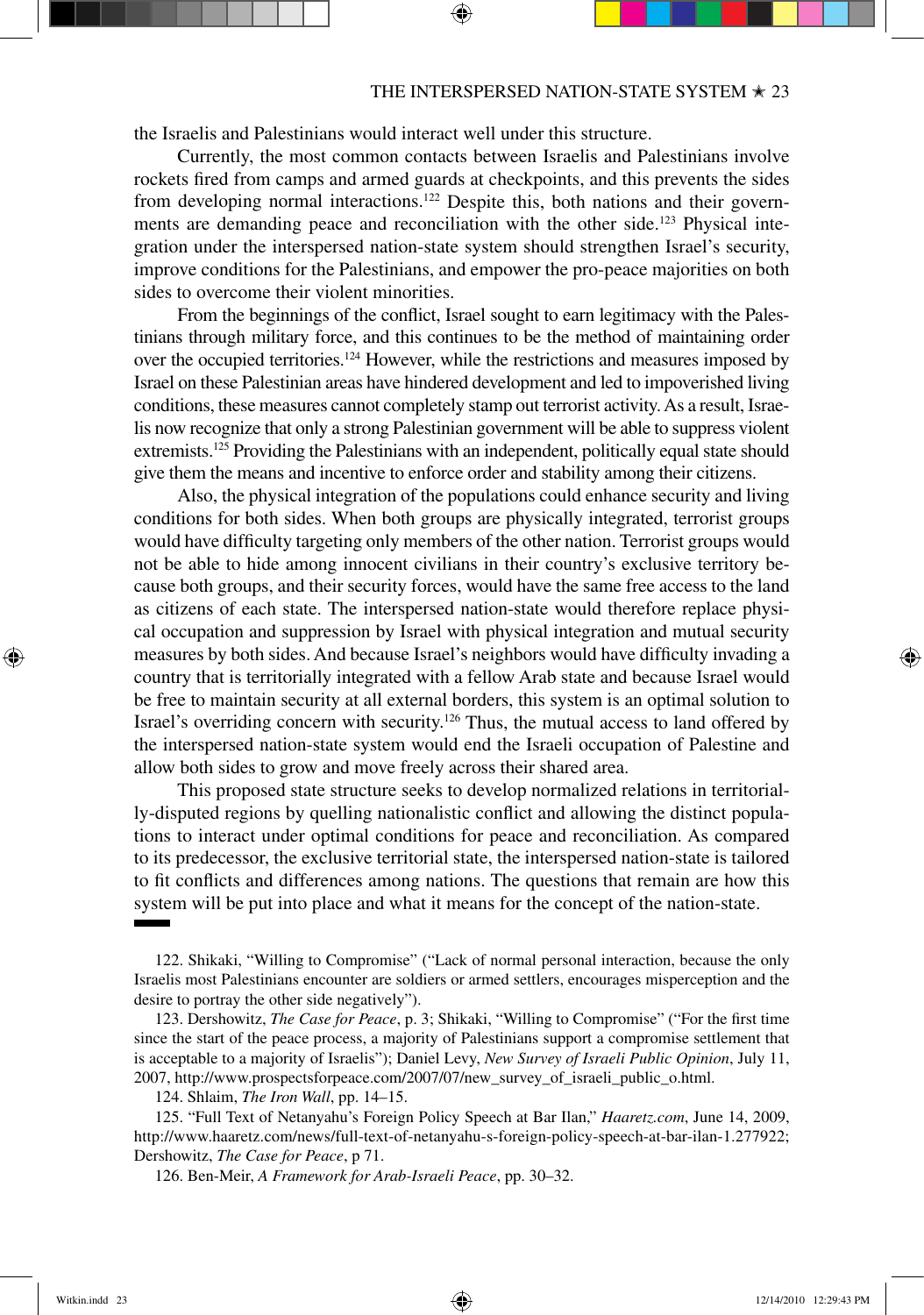# *Implementation and Theoretical Implications*

In implementing the proposed system, a population-based state should by no means come into effect tomorrow — building this structure will require input and negotiation between the conflicting sides as well as commitment from both populations. As applied to Israel and Palestine, implementation would start with a conference of scholars and policymakers on both sides discussing and debating the shape of their interspersed system. Both groups would then begin to publicize these efforts, allowing the populations on both sides to comprehend and react to this plan. Finally, some sort of incremental plan would be put forth, starting with a shared space along a border or in a disputed city such as Jerusalem, and then growing or changing based on the mutual consent of both participating nations.

Instead of laying out the exact solution to be enforced, this proposal only offers a new source of hope and choices, which may reinvigorate negotiation efforts.127 Any subsequent peace process or negotiation should consider the interspersed nation-state along with other territorial and hybrid structures. Though this paper paints a favorable vision of two states that completely overlap in an interspersed framework, any actual peace plan will be far more complicated. The interspersed nation-state system simply offers an extra tool or a new way of thinking — an idea that can supplement efforts by two conflicting nations to structure their relationship with each other and their relationship with the land.

While the interspersed nation-state system does not aim to have immediate, real effects, its theoretical implications may impact current thought on the modern nationstate. The observation that bilateral extradition and economic cooperation treaties have shifted the locus of sovereignty from territories to populations may herald a new conception of sovereignty for all states. In recent years, a number of political scientists have conducted a significant, yet misguided, debate about the continued sovereignty of the nation-state. Some of these theoreticians argue that, because society is becoming more globalized in movement, power, and interdependence, the nation-state is declining in sovereignty and will eventually fade from importance.<sup>128</sup> Others retort that the nation remains the dominant international force and will be able to reshape its territorial structure around modern conditions.129

This debate is misguided because these political scientists are solely evaluating the *territorial* nation-state. While it may be true that international society will become too fluid and interconnected for the territorial state to remain in control, because the state retains sovereignty over its nationals and domestic corporations as they participate in global interactions, this shift in sovereignty will allow the state to remain a distinct and powerful force in the future. Thus, the territorial aspect of the state may fade, but

↔

<sup>127.</sup> Gottlieb, *Nation Against State*, pp. 51–52 ("The task of statesmanship does involve nurturing that will with a plan that can be acceptable to both sides," and "[n]ew ideas provide encouragement for negotiations to begin and set the tone once negotiations are underway").

<sup>128.</sup> Gottlieb, *Nation Against State*, pp. 6–47; Khan, "The Extinction of Nation-States," p. 199; Kal Raustiala, "The Architecture of International Cooperation: Transgovernmental Networks and the Future of International Law" (describing "more commonplace claims that national borders are being erased, [and] the state is fading in importance").

<sup>129.</sup> O'Leary, "What States Can Do with Nations," pp. 51–55.